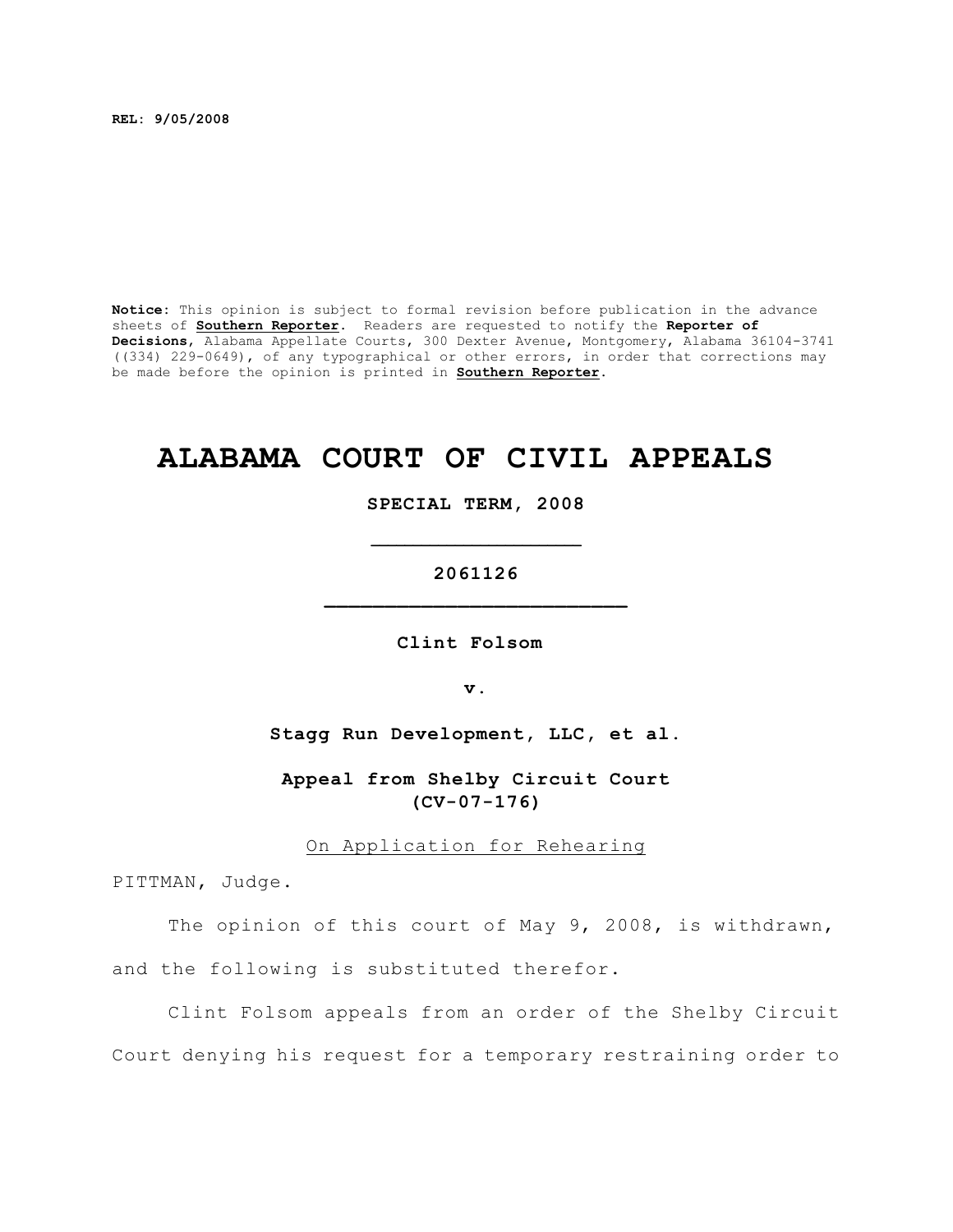prevent Stagg Run Development, LLC ("Stagg Run"), Homer Lynn Dobbs, Sr. ("Dobbs"), and Homer Lynn Dobbs, Jr. ("Lynn"), $^1$ from moving an easement that provides street and utility access to Folsom's lot and crosses through part of Stagg Run's property.

On January 6, 1984, Robert L. Burr executed an instrument creating an easement across certain property that he owned in Shelby County. The instrument was recorded in the probate judge's office on March 6, 1984; the easement created by the instrument generally follows the course of a former dirt road, which is now a concrete driveway. The language of the instrument provides, in pertinent part:

"At a later date, if a new and shorter road is built with the entrance coming off Indian Trail all property owners would be expected to use this road, but the cost of this road would be for the owner or owners of Lots W, Y, and Z.

"At all times there will be a road which will be open so the owners of Lots W,  $X$ , Y, and Z can reach their property."

Inside that easement, and running generally along the southern boundary lines of Lots W, Y, and Z, is the concrete driveway, which has provided Folsom's only road access to his lot; the

 $1$ Dobbs and Lynn are the only members of Stagg Run.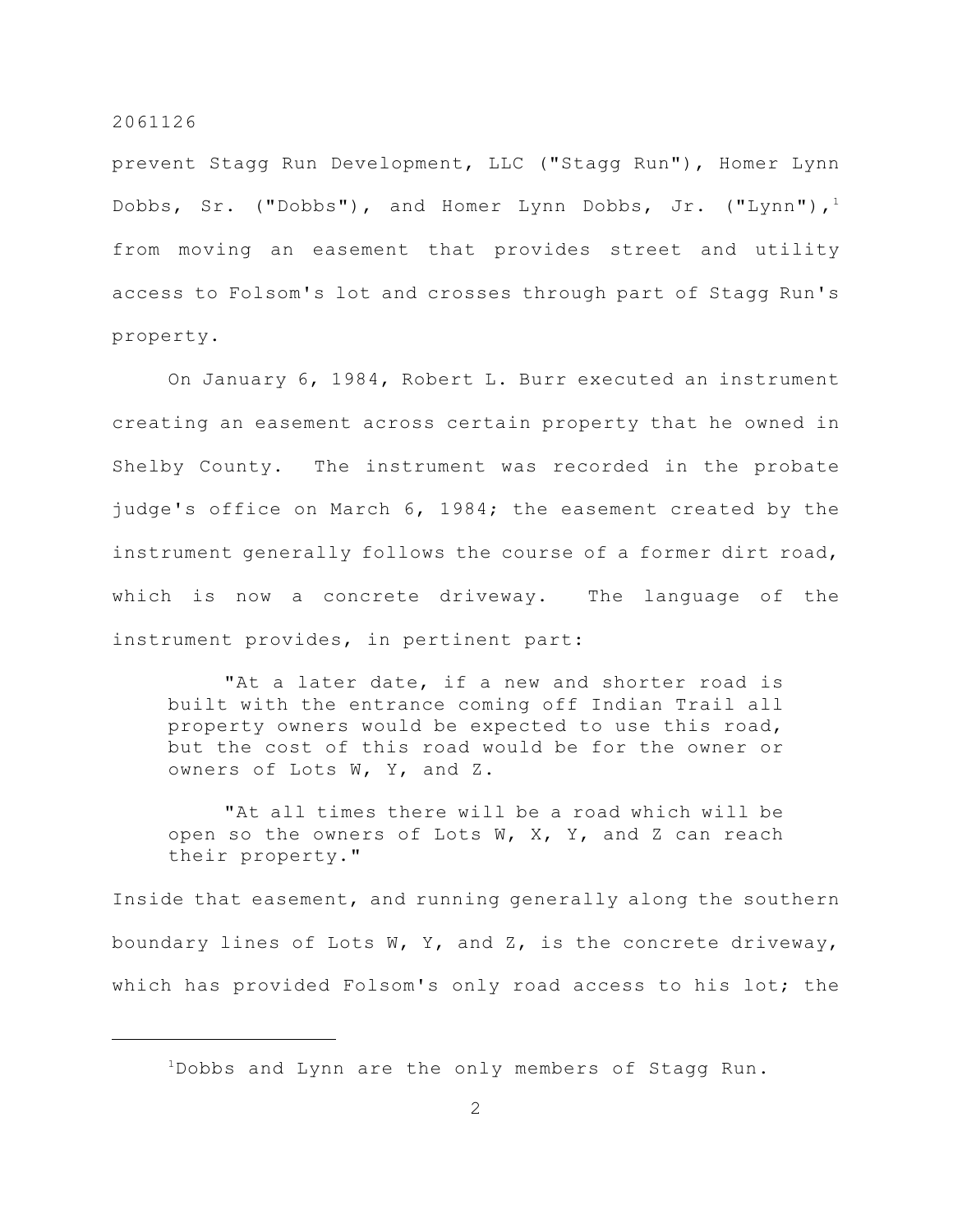driveway meanders approximately one-half of a mile through mostly wooded property.

Stagg Run purchased several parcels of property from Burr that abutted Folsom's lot on its southern and western boundaries ("the adjacent property"). Stagg Run purchased the adjacent property with the expressed intention to develop a residential subdivision that would border Folsom's parcel on two sides. Folsom's easement currently crosses through the central section of the adjacent property. As part of its subdivision-development process, Stagg Run had prepared a plat showing its intention to destroy the concrete driveway and to relocate all Folsom's utility-service lines in order to "move" the easement to a more convenient location to facilitate placing houses in the proposed subdivision. Under Stagg Run's plan, a new access road and Folsom's utility-service lines would be located in a "new" easement that would branch off an extension of Deer Mountain Circle (renamed "Stagg Run Trail") and not Indian Trail as provided in the recorded instrument creating Folsom's existing easement.

Although Folsom's property is located in an unincorporated area of Shelby County, the Stagg Run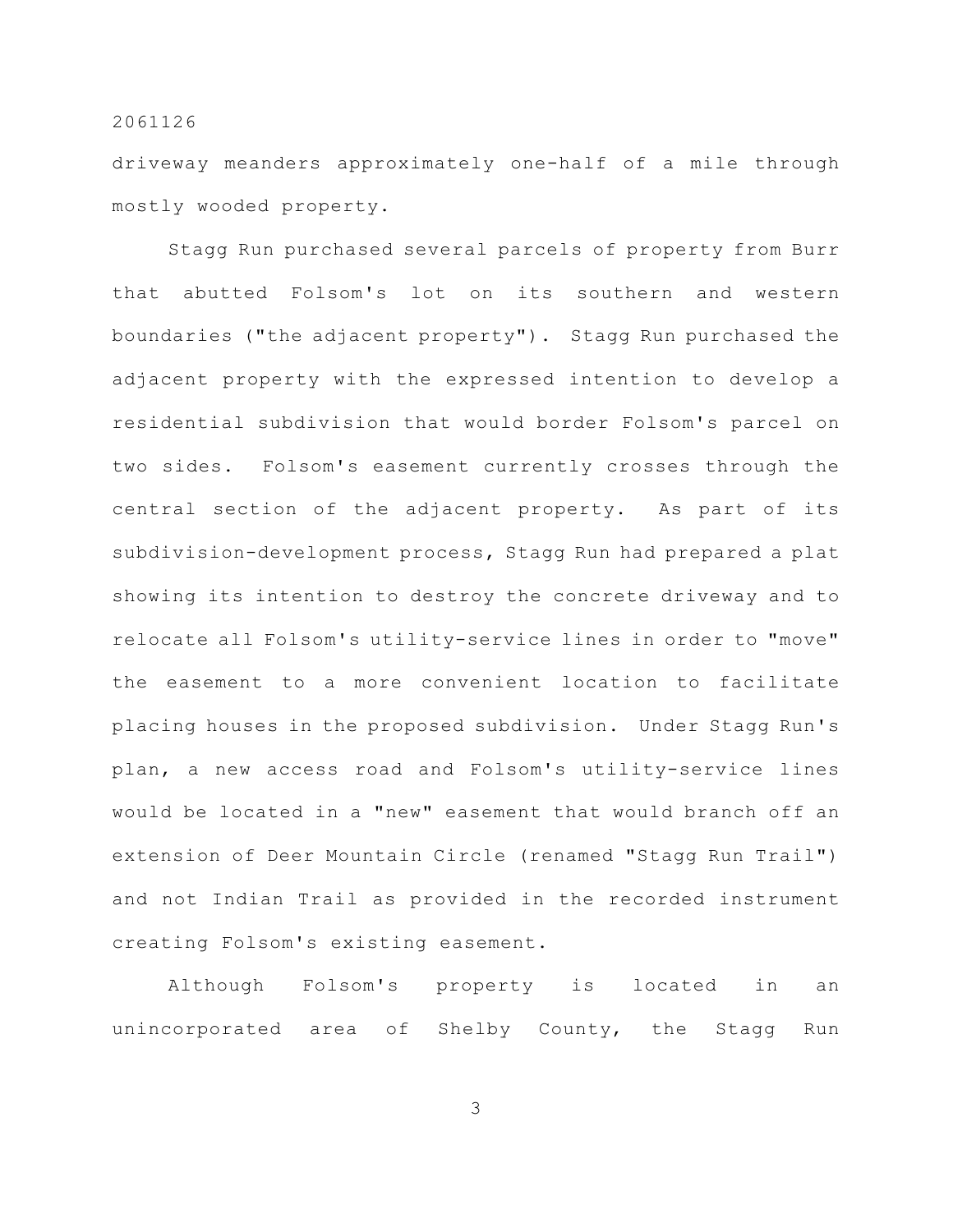subdivision is situated in the City of Indian Springs ("the City"). Before trial, the City had issued its approval of the subdivision plans that included the proposed relocation of Folsom's easement. On February 23, 2007, Folsom filed in the trial court, among other documents, a verified application for a temporary restraining order and a request for a preliminary injunction to prevent Stagg Run from relocating Folsom's easement.

On March 6, 2007, the trial court conducted an ore tenus proceeding during which Folsom, Dobbs, and Melissa Cosby (a real-estate appraiser) testified regarding the planned subdivision and its impact on Folsom's easement. Folsom testified that he feared Stagg Fun's subdivision-construction plans would not only interrupt the utility conduits along the easement that were providing water and power to his residence and his workshop, but also that the heavy construction equipment would irreparably damage the concrete driveway before Stagg Run could provide Folsom alternative road access to his property.

Folsom stated that he had purchased Lot X from Burr in 1994; after purchasing the lot, he had discovered that the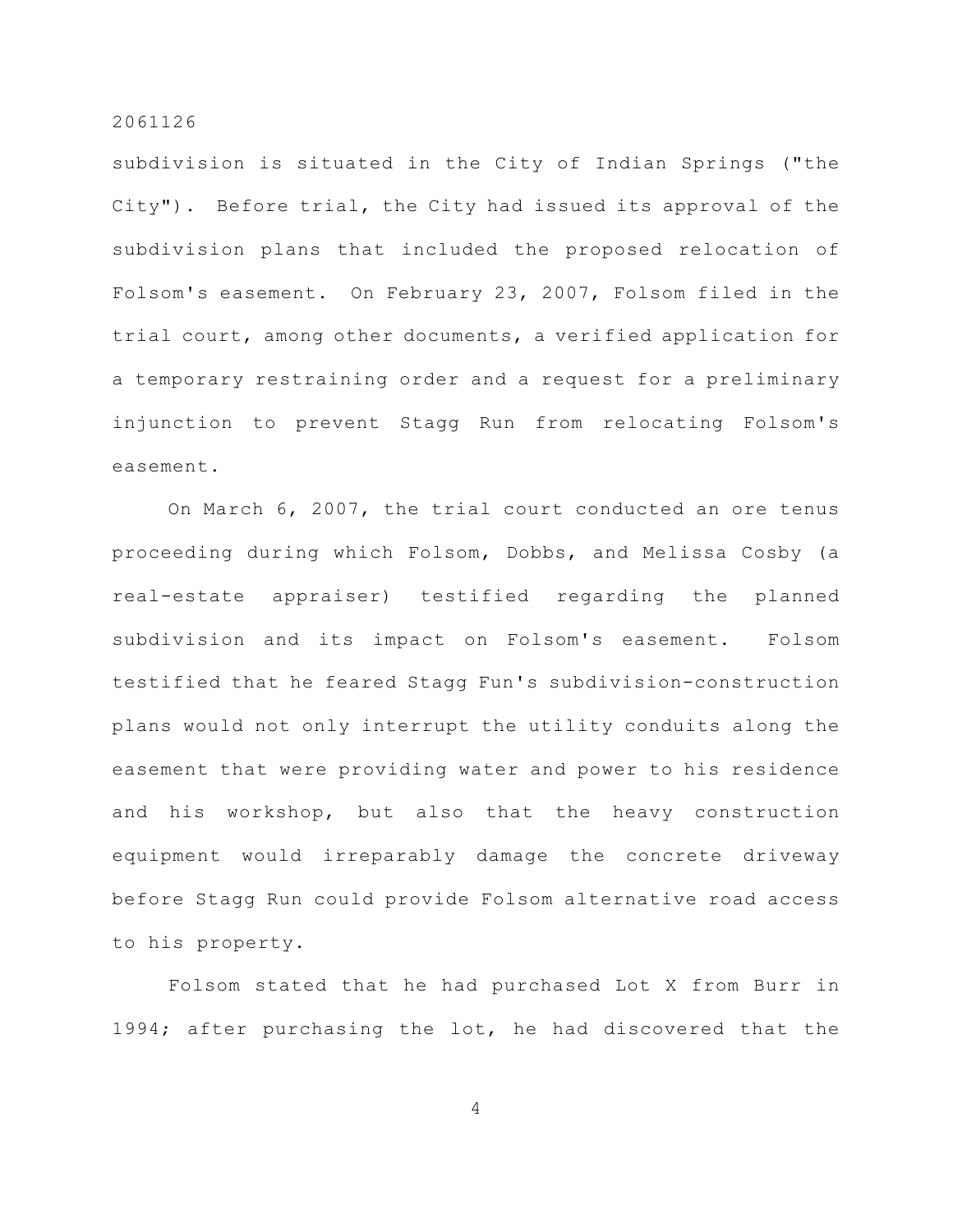utility lines serving his house were located beside the driveway and within the easement boundaries. In addition, Folsom stated that approximately six years before trial he had paid several thousand dollars to have a three-phase power line installed within the easement boundaries to provide electricity for his business, i.e., a workshop that he had built on his lot. Folsom testified that just before Stagg Run had completed its purchase of the adjacent property from Burr, he had determined that Stagg Run's proposed subdivision, if built, would disrupt both his home business and access to his residence for an undetermined period of time and that he had decided that he could not agree to the Dobbses' request for him to "waive" his easement rights. After Stagg Run had purchased the adjacent property, Folsom stated, he was informed that although the Dobbses were planning to destroy the concrete driveway, they did not intend to provide a new road or to relocate his utility-service lines until after completing construction of the subdivision. Based upon that information, Folsom stated that he had decided to file a request for an injunction to prevent Stagg Run from destroying access to his lot and from interrupting his utility services.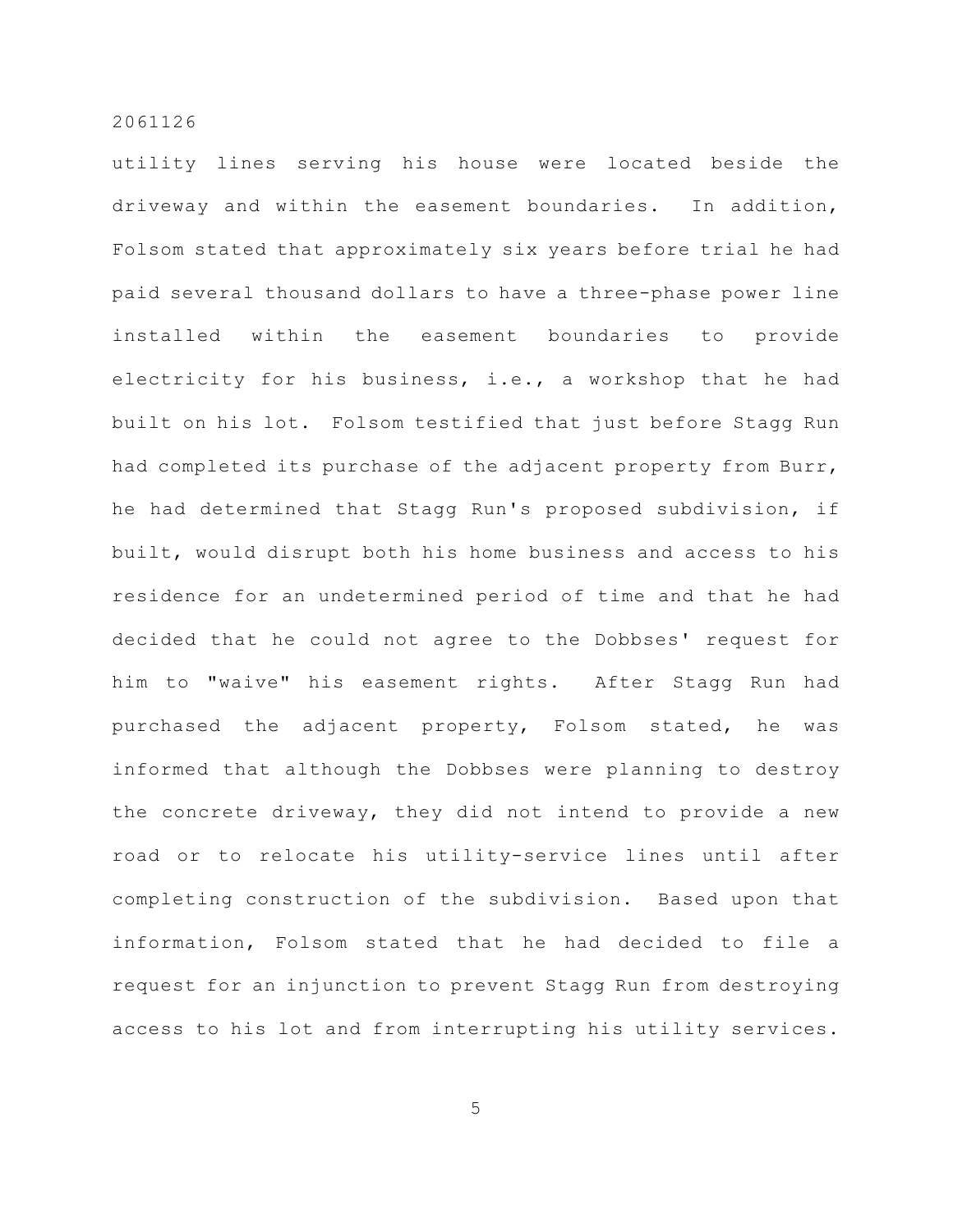Melissa Cosby testified that while she was touring the initial excavation at the subdivision site with one of the county engineers, she had encountered Lynn, who was overseeing some of the construction and excavation work near Folsom's easement. She testified that Lynn had told her that at the time Stagg Run began running heavy bulldozers across the easement boundaries the following week, the consequence to Folsom's driveway would be to "bust it all to pieces." Cosby stated that in answer to her query as to how Folsom would access his property during construction, Lynn had stated that he would level or grade the dirt every night so Folsom would have some access but that Stagg Run was "going to bust that driveway up." Cosby testified that she had understood from Lynn that Stagg Run would begin excavating and moving large amounts of dirt across the easement within a few days of their conversation.

Regarding Stagg Run's proposed subdivision, Dobbs testified that during the three months immediately before borrowing the funds to purchase the adjacent property, Stagg Run had been involved in a series of meetings with the City and Folsom to discuss the planned subdivision. Those meetings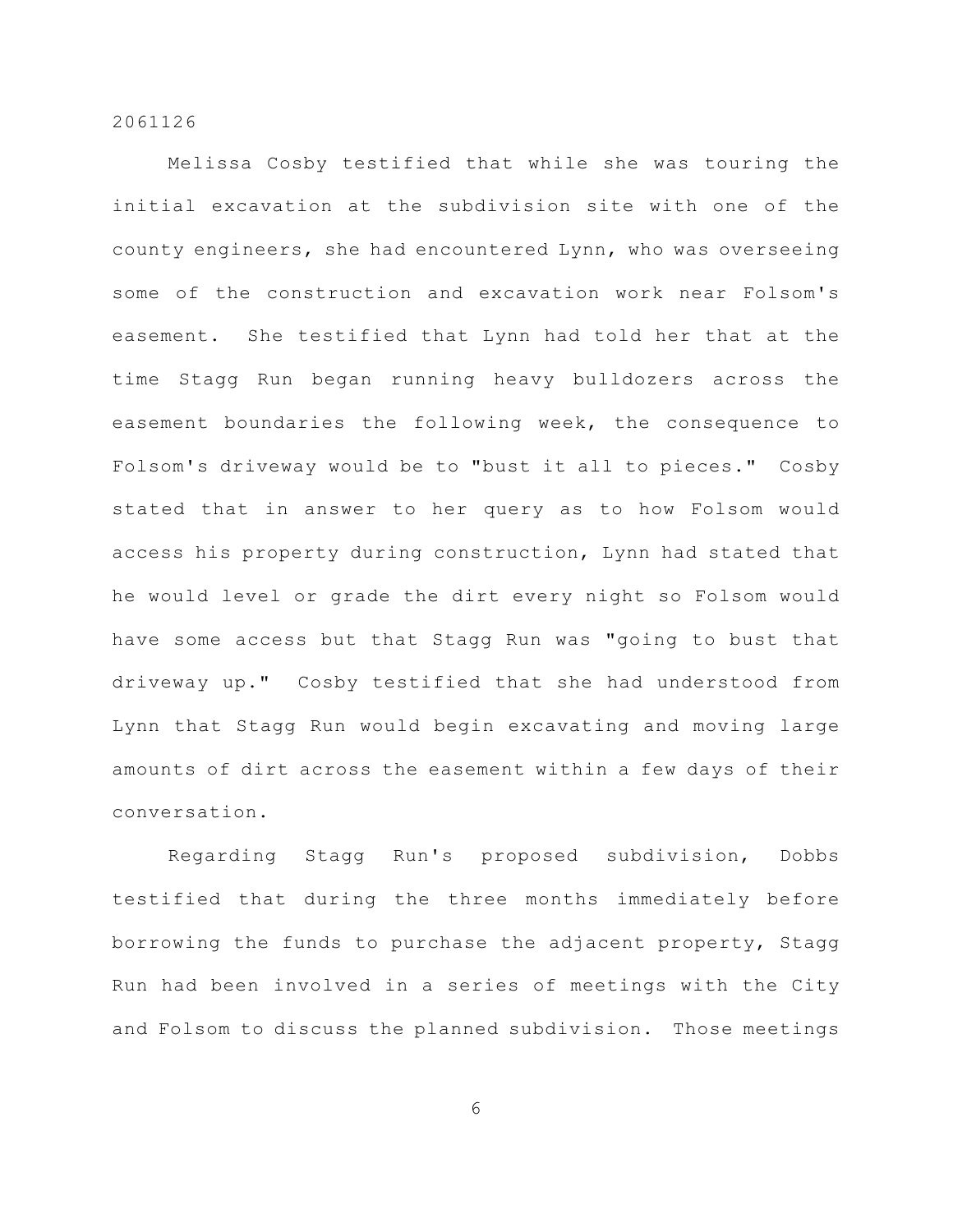were held for the purposes of informing the community of Stagg Run's plans, obtaining the City's zoning and building permits for the subdivision, and seeking Folsom's permission to move the easement and the utility-service lines within the easement to conform to the subdivision plat and plans. When Folsom did not initially object to Stagg Run's plans, Stagg Run began the process of finalizing its land purchase of the adjacent property. Just a few days before closing the transaction, Dobbs sent Folsom a letter that contained a draft release form for Folsom to sign before Stagg Run would begin the relocation of the concrete driveway and utility lines. Folsom refused to sign the release and responded to Dobbs's proposal by sending a letter in which he asserted that the construction of Stagg Run's subdivision would impermissibly encroach upon his daily use of the easement and would interfere with his ownership of and his access to his residence and business. Folsom insisted that Stagg Run purchase the existing easement for \$250,000 and that Stagg Run agree to construct and pave a new access road to Folsom's lot and to relocate his utility lines before beginning construction on the subdivision. When Stagg Run refused to comply with Folsom's requests, Folsom sought a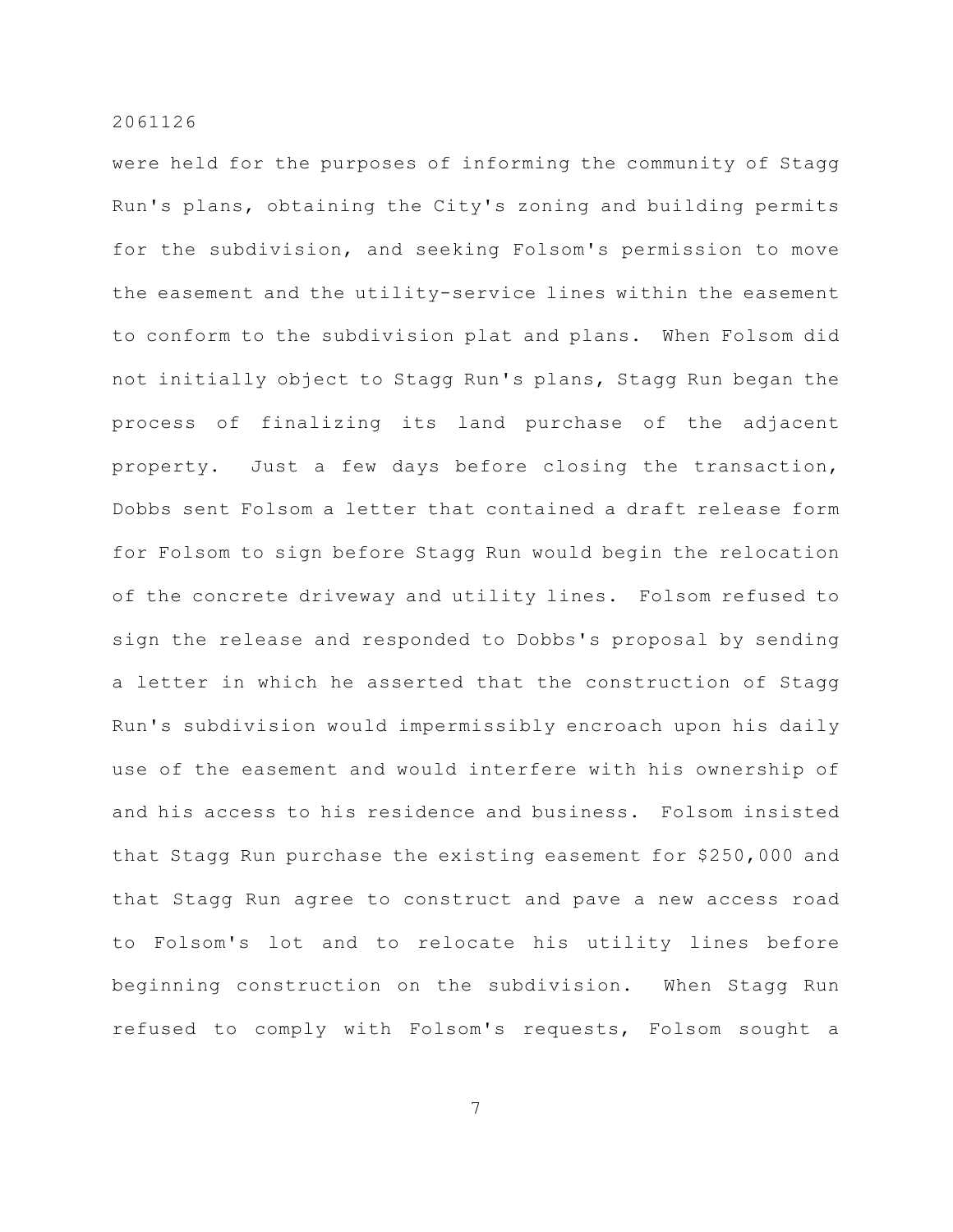judicial remedy.

Following the ore tenus proceeding in March, the trial court entered an order on April 4, 2007, denying Folsom's requests for injunctive relief. In that order, the trial court reserved most of the other issues that had been raised in the parties' pleadings for a future trial on the merits; however, that court incidentally opined that Folsom would suffer no monetary damages should Stagg Run relocate the easement in compliance with its preapproved subdivision plan.

From the trial court's order denying injunctive relief, Folsom timely filed a notice of appeal to the Alabama Supreme Court. See Rule 4(a)(1)(A), Ala. R. App. P. However, our Supreme Court transferred the appeal to this court pursuant to  $$ 12-2-7(6)$ , Ala. Code 1975. The refusal to issue a preliminary injunction is an appealable order; Rule 4(a)(1)(A), Ala. R. App. P., provides that a party can appeal from "any interlocutory order granting, continuing, modifying, refusing, or dissolving an injunction, or refusing to dissolve or to modify an injunction." See Baldwin County Elec. Membership Corp. v. Catrett, 942 So. 2d 337, 344 (Ala. 2006). The standard for reviewing a trial court's grant or denial of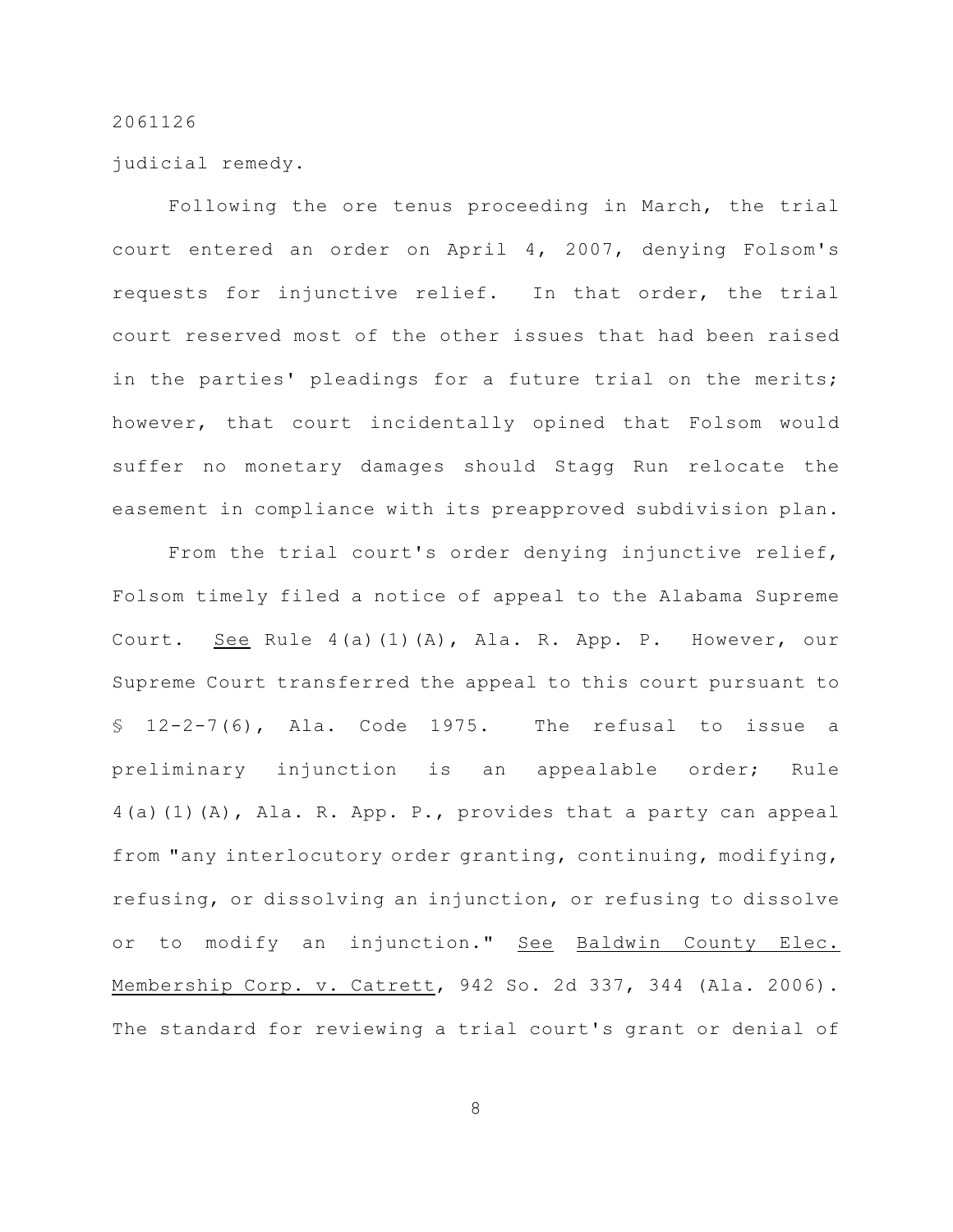a preliminary injunction is whether the trial court acted outside its discretion in granting or denying the preliminary injunction. See also Watson v. Watson, 910 So. 2d 765, 768 (Ala. 2005).

"To be entitled to a permanent injunction, a plaintiff must demonstrate success on the merits, a substantial threat of irreparable injury if the injunction is not granted, that the threatened injury to the plaintiff outweighs the harm the injunction may cause the defendant, and that granting the injunction will not disserve the public interest. Clark Constr. Co. v. Pena, 930 F. Supp. 1470 (M.D. Ala. 1996). The elements required for a preliminary injunction and the elements required for a permanent injunction are substantially similar, except that the movant must prevail on the merits in order to obtain a permanent injunction, while the movant need only show a likelihood of success on the merits in order to obtain a preliminary injunction. Pryor v. Reno, 998 F. Supp. 1317 (M.D. Ala. 1998) [overruled on other grounds by Pryor v. Reno, 171 F.3d 1281 (11th Cir. 1999)]. The purpose of a preliminary injunction is to preserve the status quo until a full trial on the merits can finally determine the contest. [University of Texas v.] Camenisch, 451 U.S. [390,] 395, 101 S. Ct. 1830[, 1834 (1981)]."

TFT, Inc. v. Warning Sys., Inc., 751 So. 2d 1238, 1242 (Ala. 1999); see also Weeks v. Wolf Creek Indus., Inc., 941 So. 2d 263, 271 (Ala. 2006).

In this case, the trial court denied Folsom's request for a preliminary injunction. Therefore, we must review the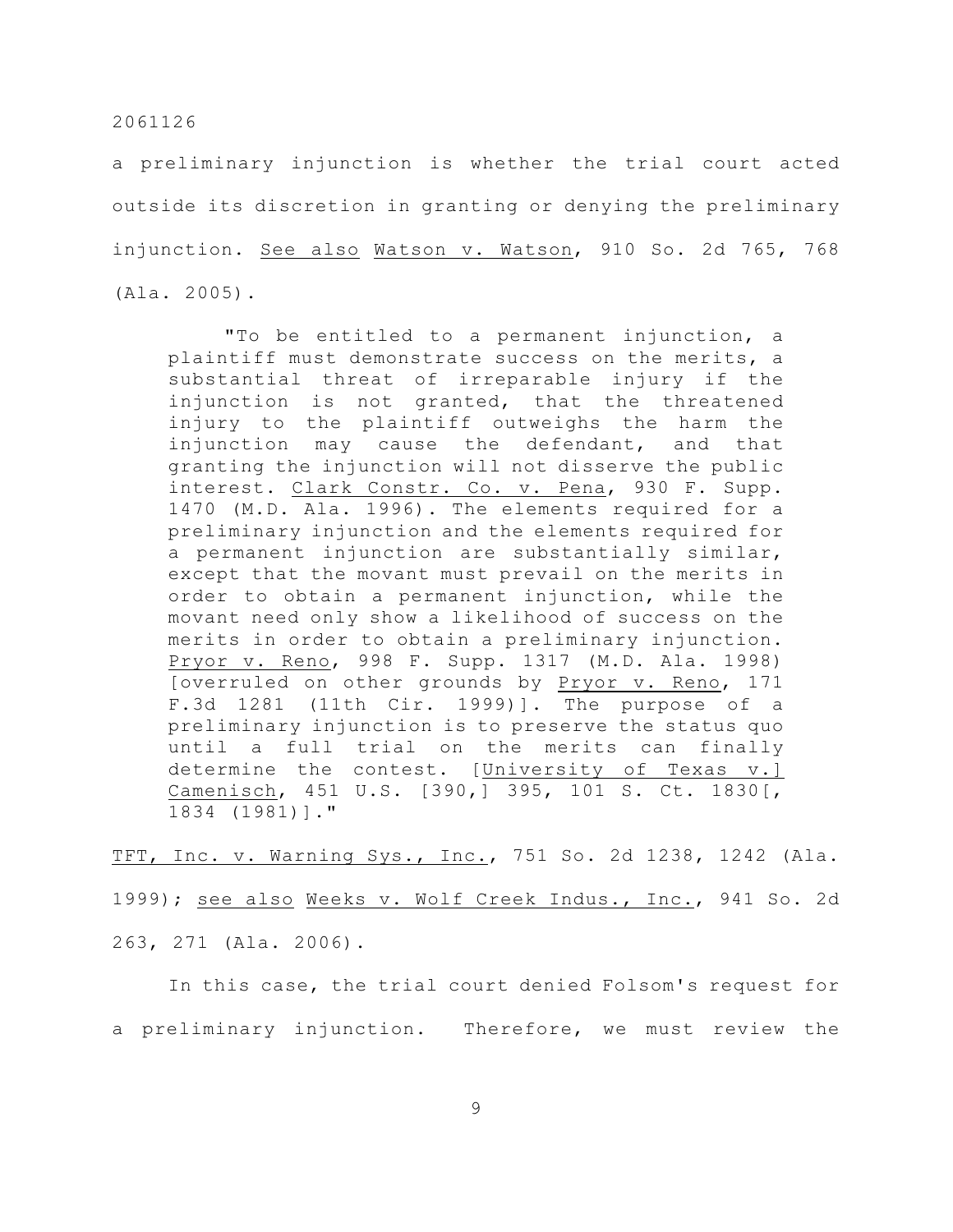record to see if the trial court's denial of Folsom's request for injunctive relief was outside its discretion, i.e., whether "the trial court committed a clear or palpable error, which, if left uncorrected, would result in a manifest injustice." Watson, 910 So. 2d at 768. Under TFT, we must examine whether the trial court could have correctly determined that Folsom did not prove one of the required elements: that he was likely to prevail upon the merits, that there was a substantial threat of irreparable injury if the injunction was not granted, and that the threatened injury to Folsom would outweigh the harm the injunction might cause Stagg Run. We note that Folsom needed to prove all the elements set forth in TFT to obtain the preliminary injunction; if the trial court could properly have determined that Folsom failed to prove any element, we must affirm the trial court's order denying his request for injunctive relief.

On appeal, Folsom contends that, as a matter of law, Stagg Run does not have a legal right to relocate Folsom's easement. Folsom also asserts that he will suffer irreparable harm if Stagg Run is permitted to relocate his easement. Folsom's first contention -- that Stagg Run could not lawfully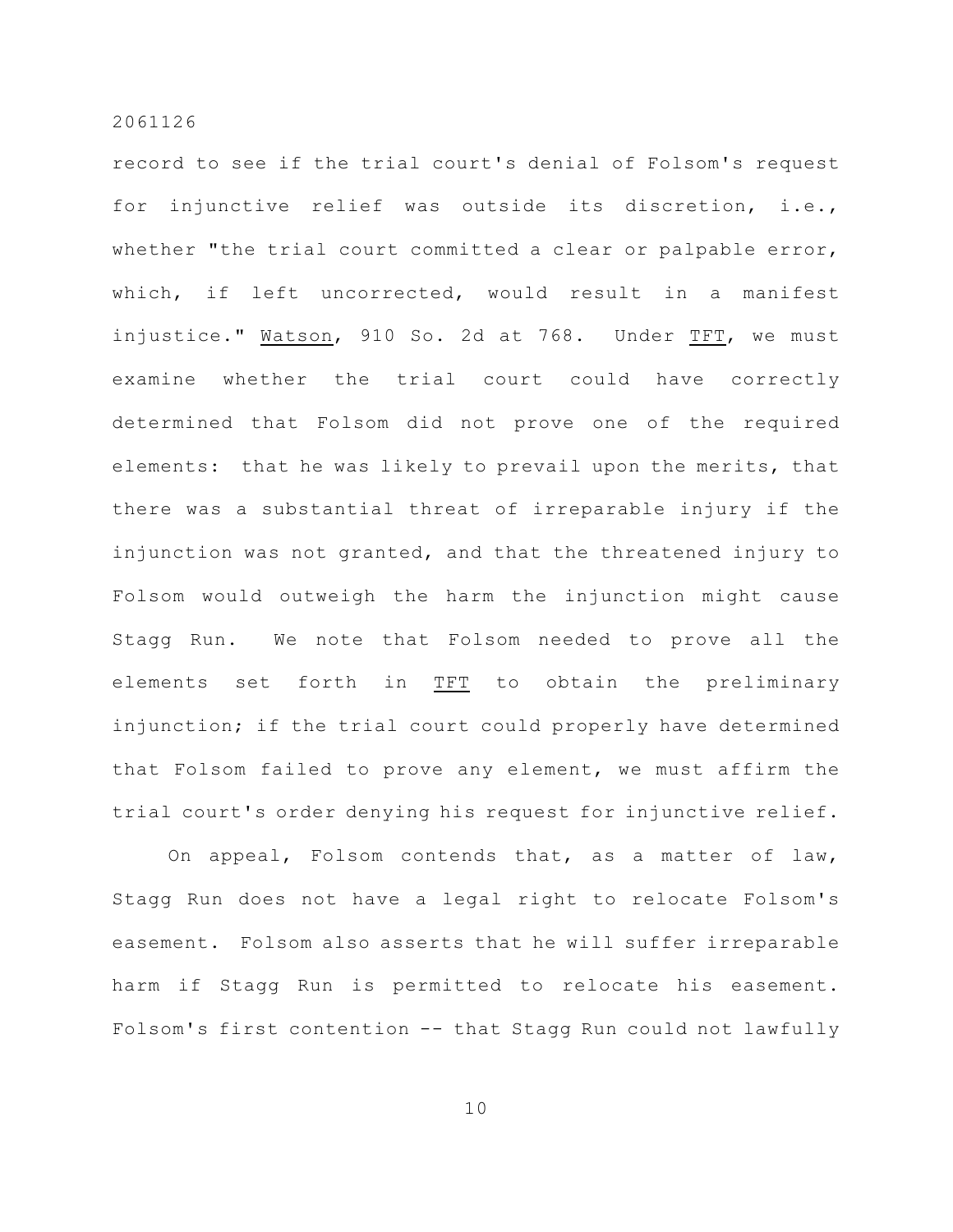"relocate" the easement -- relies on his conclusion that our Supreme Court's decision in West Town Plaza Associates, Ltd. v. Wal-Mart Stores, Inc., 619 So. 2d 1290 (Ala. 1993), mandates a judgment in his favor. In West Town, the trial court dismissed a request by the owner of a dominant estate for injunctive relief against the owner of a servient estate, but our Supreme Court reversed that decision, stating that "'[t]he owner of the servient estate must abstain from acts interfering with the proper enjoyment of the easement by the owner of the dominant estate, and a court of equity has jurisdiction to enjoin the obstruction of private easements and to require the removal of such obstructions.'" West Town, 619 So. 2d at 1296 (quoting Brown v. Alabama Power Co., 275 Ala. 467, 470, 156 So. 2d 153, 155 (1963)).

In this case, however, Stagg Run does not propose a permanent obstruction of Folsom's easement rights. As we read the pertinent language of the instrument creating the easement together with Stagg Run's subdivision plan, we see, as the trial court apparently did, that Stagg Run is attempting to comply with the requirements of the instrument to upgrade and relocate the access road to Lots W, X, Y, and Z as stipulated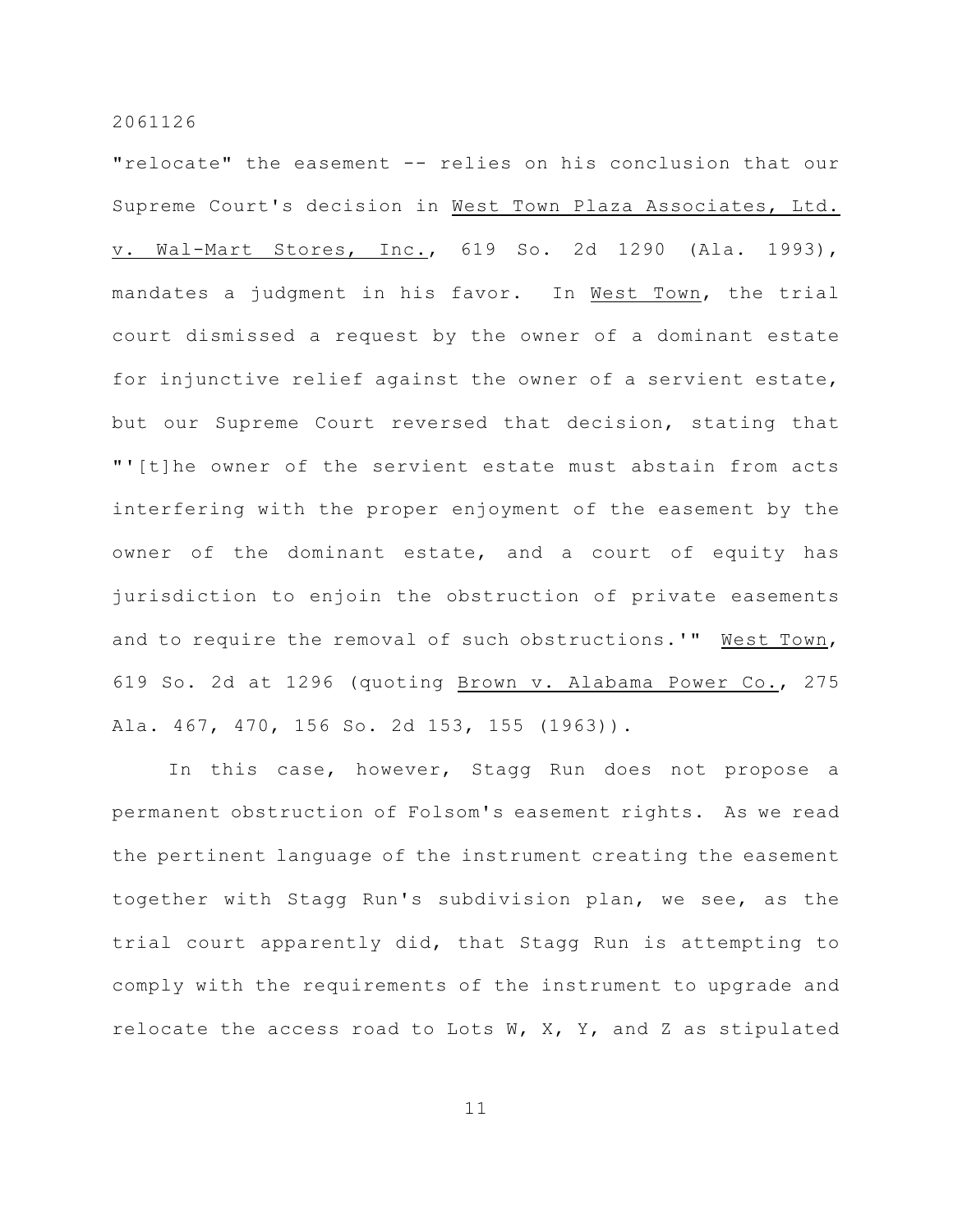in that instrument. Folsom acknowledges in his brief that the easement was created to allow access to Lots W, X, Y, and Z, which had each been owned by Burr when he created the easement in 1984. The record indicates that Stagg Run purchased at least two of those lots, W and Z, together with a larger parcel that abuts those lots on their southern boundary lines, in order to build its proposed subdivision.<sup>2</sup> Thus, in order to give meaning to the provision in the easement instrument that envisions the replacement of the road within the current easement at the expense of those persons owning Lots W, Y, and Z, the trial court properly interpreted that instrument language as allowing Stagg Run to "relocate" the road that constitutes the reason for the very existence of the easement so long as Stagg Run met the conditions that required absorbing the cost of providing a new, improved access road.

Alabama law is well settled that the trial court must look to the pertinent granting instrument to determine the scope of an express easement. Kerrigan v. Sherrer, 535 So. 2d 74, 75 (Ala. 1988). In construing the written grant of an

 $2$ Certain evidentiary exhibits indicate that at some time between purchasing Lot X and filing this action, Folsom also purchased Lot Y.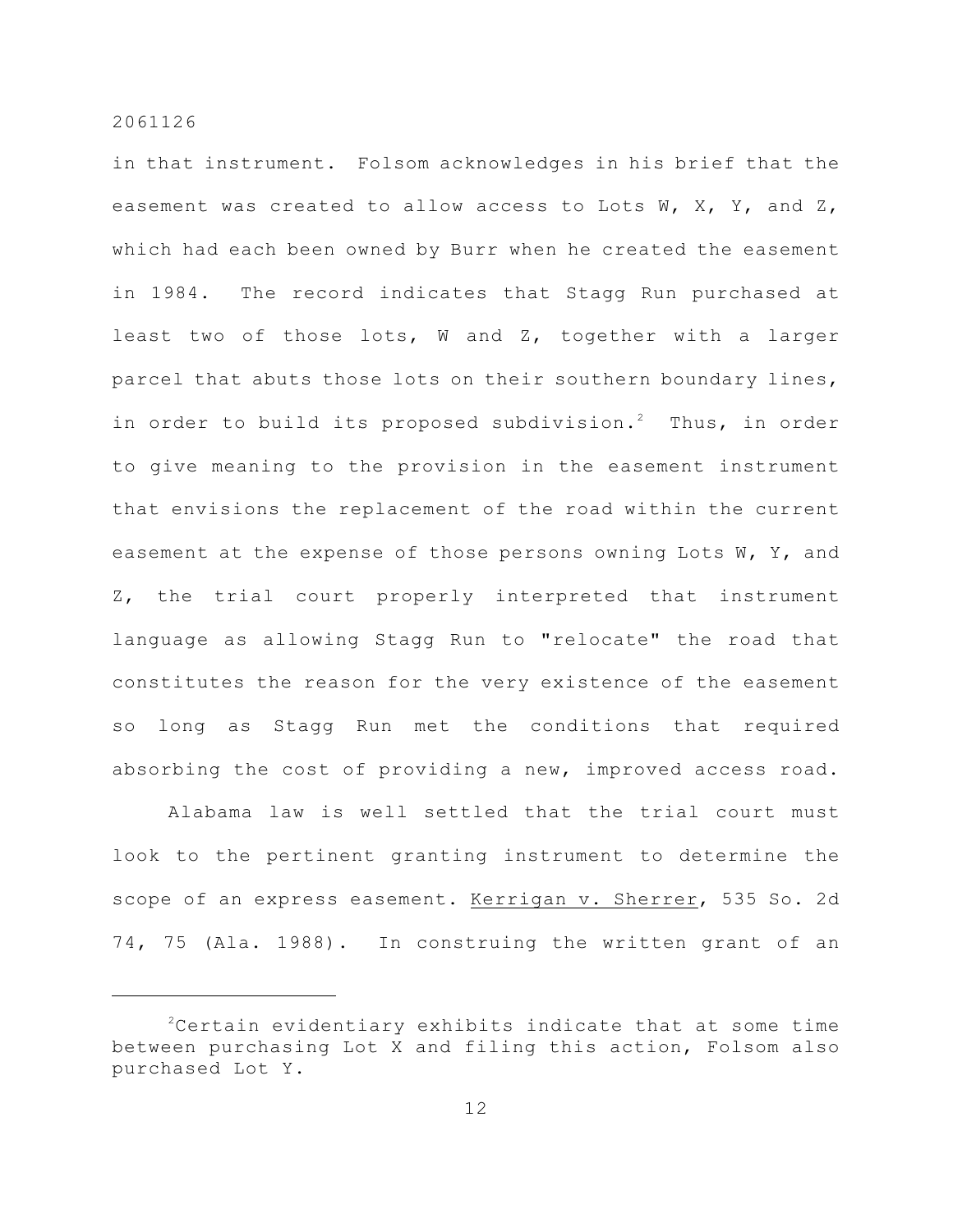easement to determine the intention of the parties, the plain meaning of the terms of that writing must be given effect. See Camp v. Milan, 291 Ala. 12, 16, 277 So. 2d 95, 98 (1973). We conclude that the trial court did not err when it determined that the language of the instrument creating the easement specifically authorized the building of a new, shorter access road to Lots W, X, Y, and Z at the expense of the owners of Lots W, Y, and Z. Thus, the trial court's denial of Folsom's request for injunctive relief from the "relocation" of the easement and the construction of a new access road was within the trial court's discretion.

Folsom also asserts that the trial court could not properly allow Stagg Run to "relocate" his easement without his permission or without just compensation. Folsom correctly notes that "[a]n easement is property." Magna, Inc. v. Catranis, 512 So. 2d 912, 913 (Ala. 1987).

"The owner of a servient estate must abstain from acts interfering with or inconsistent with the proper enjoyment of the easement by the owner of the dominant estate. The fact that an obstruction to an easement is of a minor degree furnishes no standard for justification if the obstruction clearly interferes with the enjoyment of the easement."

Id. (citations omitted); see also Lawley v. Abbott, 642 So. 2d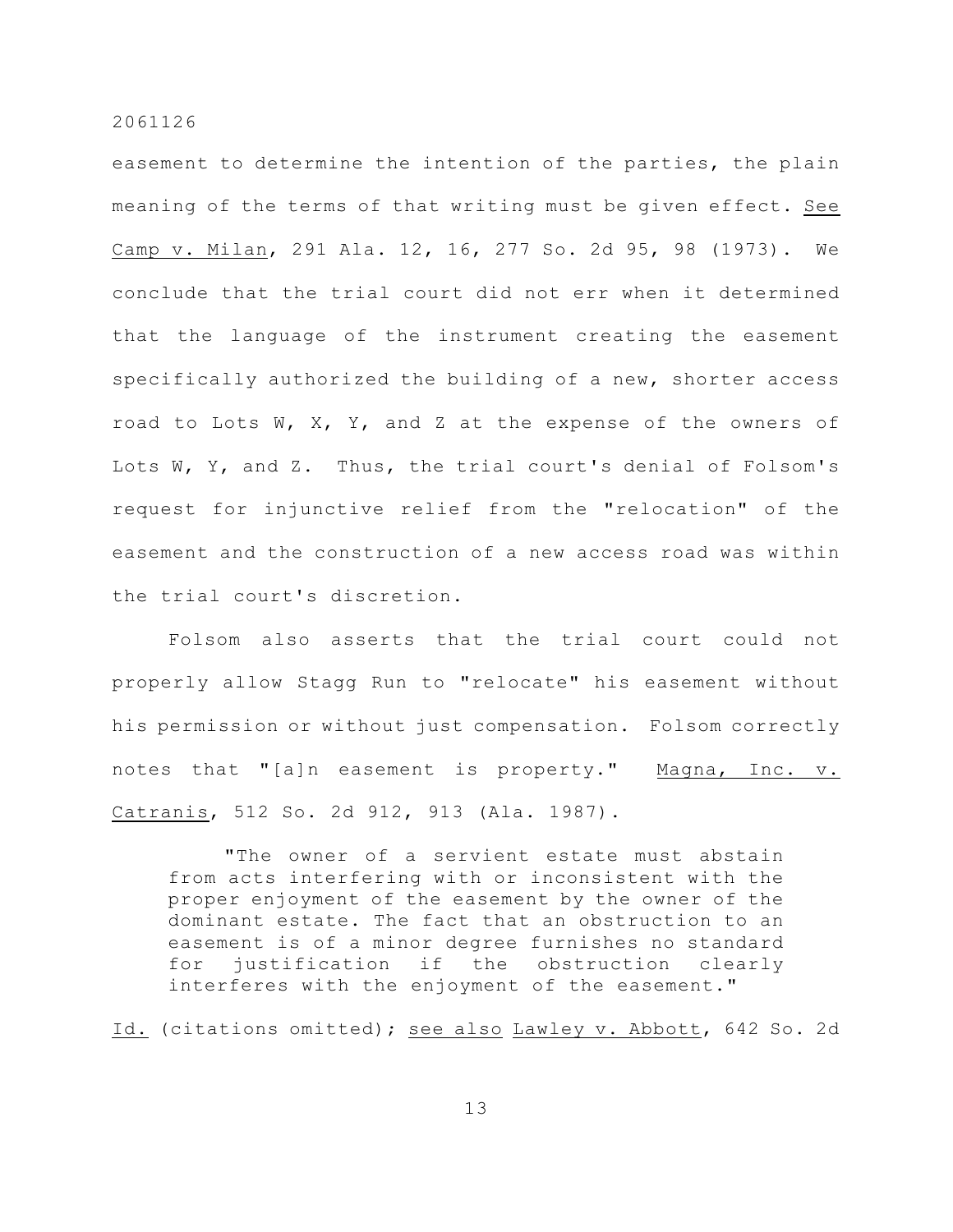707 (Ala. 1994). Unlike easements by prescription or by adverse possession, when an easement is one created by express grant, the scope of the easement is to be determined according to the written language of the instrument creating the easement. See McClendon v. Hollis, 730 So. 2d 229, 230 (Ala. Civ. App. 1998); see also Lawley, 642 So. 2d at 708.

In this case, the language in Folsom's easement instrument clearly anticipated the movement of the access road at some future time. See, e.g., Hollis, 730 So. 2d at 230. From its terms, the specific purpose of Folsom's easement was to provide ingress and egress to lots W, X, Y, and Z; the record indicates that Stagg Run will provide Folsom with a code-compliant, two-lane, paved road to access his property, a road that will replace the concrete driveway that currently runs through the existing easement. The subdivision plans indicate that the new location of the easement, in compliance with the language of the easement instrument, will provide Folsom with a shorter, more direct access road to his property. Thus, we conclude that, based upon the reasoning in the above-cited cases, the trial court could properly have determined that Folsom did not prove either a likelihood of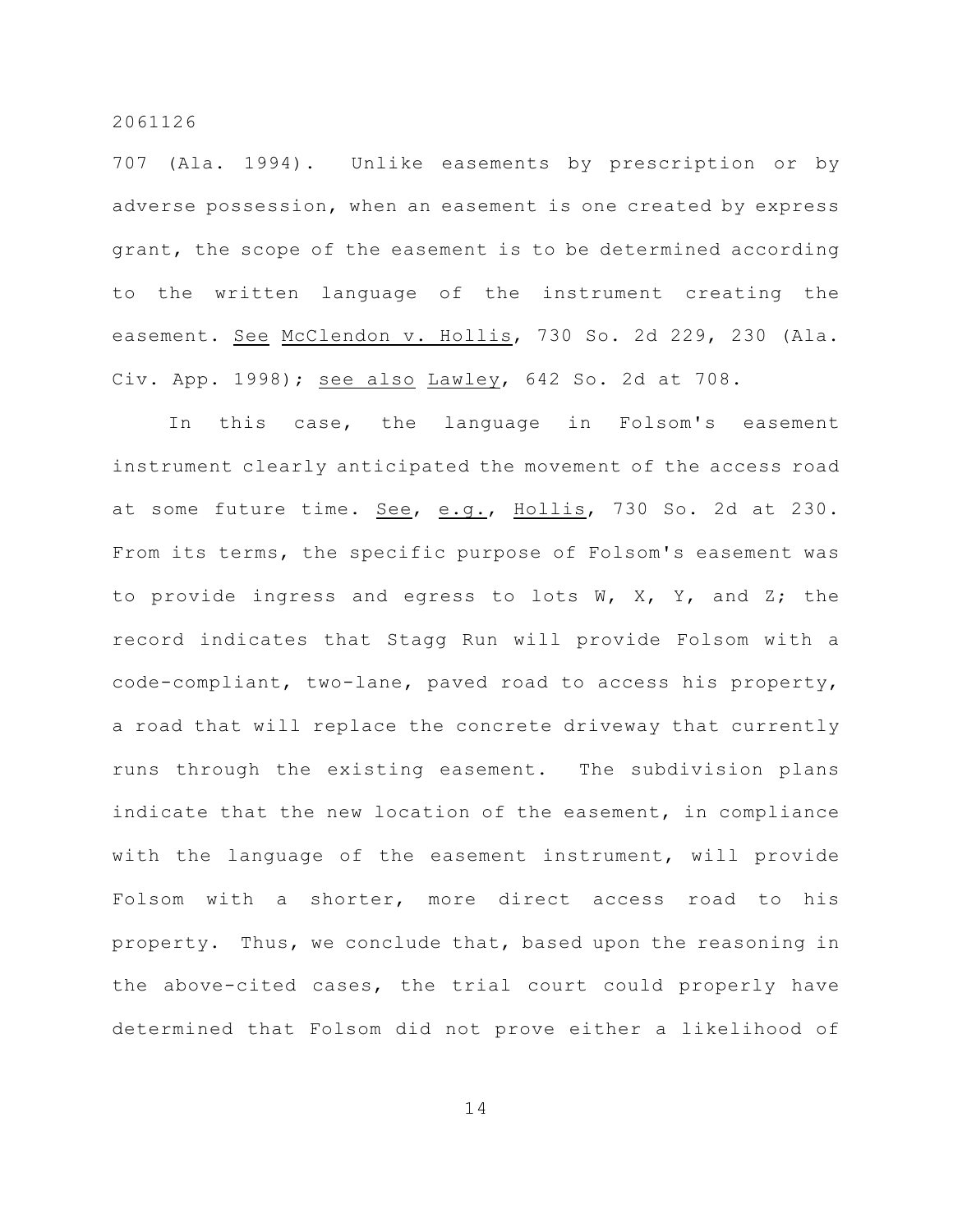success on the merits or, alternatively, that Stagg Run's proposed relocation of the access road would amount to a harm that could not be alleviated by legal remedies such as an award of money damages.

Without citing any authority, Folsom also asserts that his easement access cannot be relocated unless that access road is built from Indian Trail. Assuming, without deciding, that Folsom's contention is properly before this court, we determine that his argument fails. The evidence established that Deer Mountain Circle is a cul-de-sac that is only accessible from Indian Trail and that Folsom's present driveway begins at a location very close to the end of Deer Mountain Circle. In addition, the undisputed testimony of Dobbs established that the property lying between Indian Trail and Deer Mountain Circle is owned by an unidentified third party; Dobbs also opined that "the topography down there ... is so severe that I doubt it would be practical to try to put a road through there."

In its judgment, under "Item 2," the trial court apparently addressed Folsom's assertion that the easement must be routed directly from Indian Trail and noted: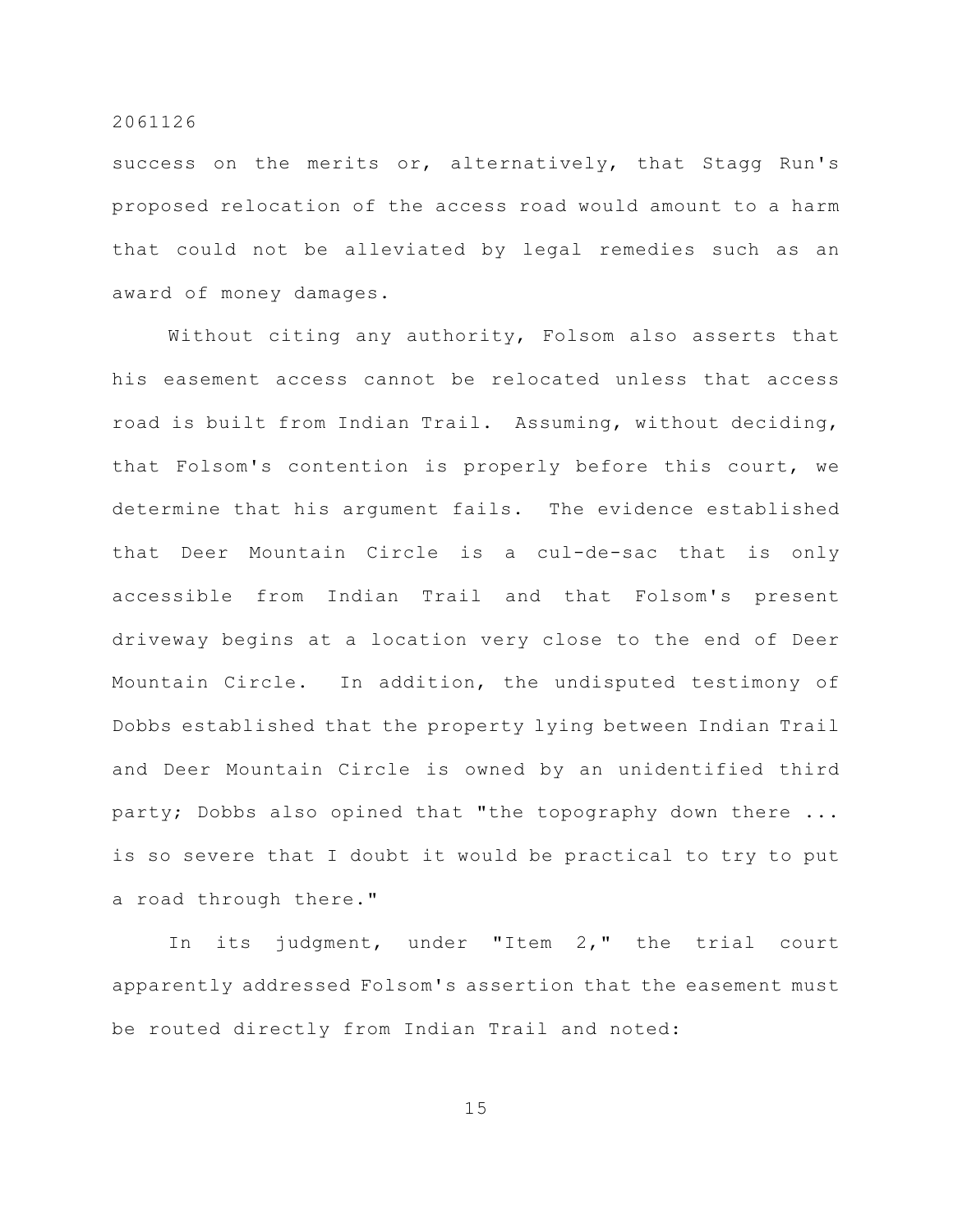"B. Although executed in 1984, the document clearly contemplates the future re-location of the driveway. This particular provision contained several conditions, some of which are no longer applicable. However, it is the court's opinion and finding that the overall intent of the parties to that document included the re-location of the driveway and the parties herein are successors in interest to the parties in that document."

Our Supreme Court has stated that, in the exercise of its discretion, a trial court "'"may consider and weigh the relative degree of injury or benefit to the respective parties."'" Adams v. Farlow, 516 So. 2d 528, 537 (Ala. 1987) (quoting Howell Pipeline Co. V. Terra Res., Inc., 454 So. 2d 1353, 1356 (Ala. 1984), quoting in turn Double C Prods., Inc. v. Exposition Enters., 404 So. 2d 52, 54 (1981)). This broad power to fashion equity judgments applies in the context of a proceeding in which injunctive relief is sought, and a trial court may refuse to grant injunctive relief as a component of its power to do equity in a given case. "A court may 'balance the equities' in deciding whether to grant an injunction, and may specifically consider the 'convenience' of the requested relief to both the plaintiff and the defendant." Alabama Power Co. v. Drummond, 559 So. 2d 158, 162 (Ala. 1990); see also Beavers v. County of Walker, 645 So. 2d 1365, 1277-78 (Ala.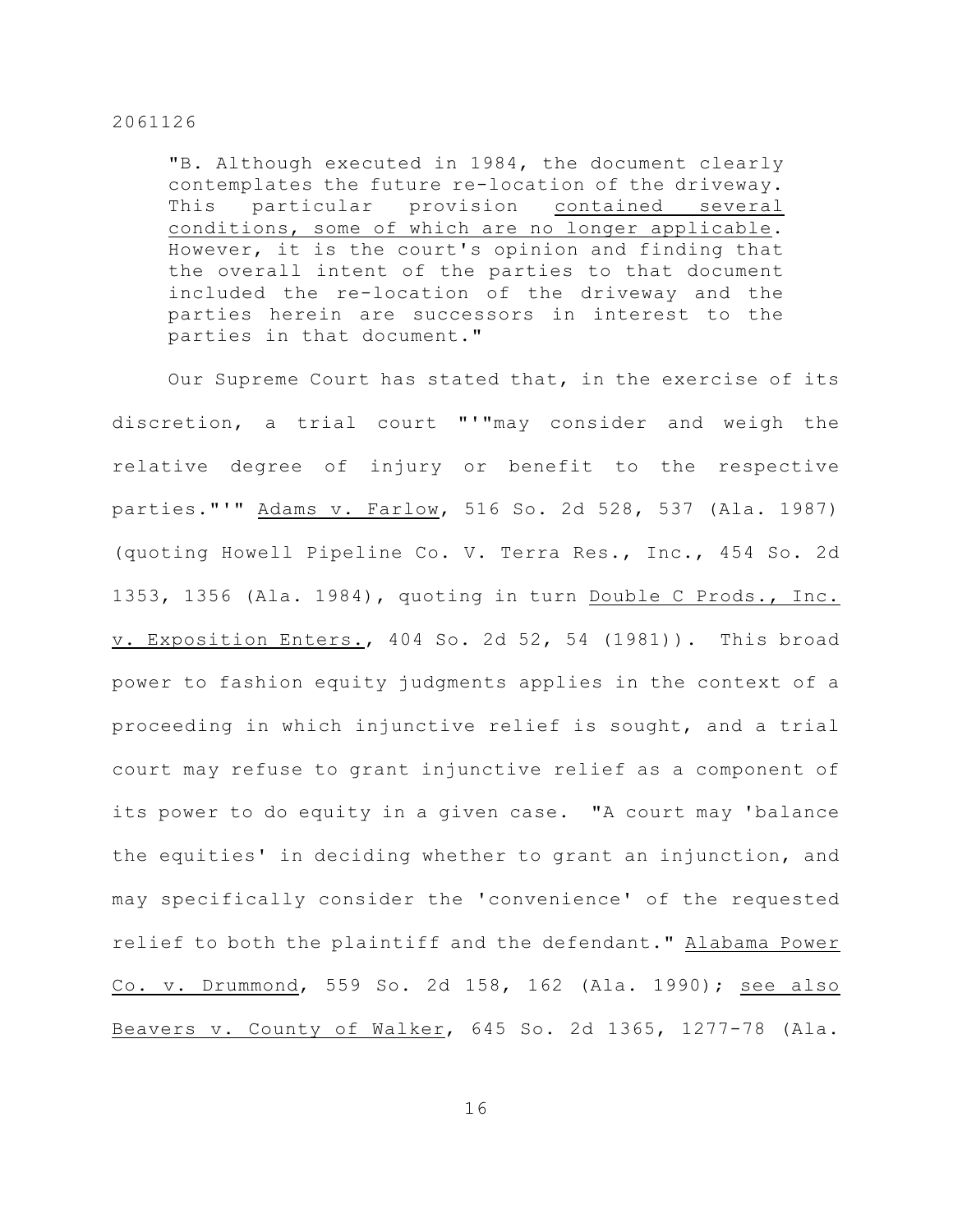1994).

Based upon the undisputed evidence establishing that no access road reasonably could be constructed directly from Indian Trail to Folsom's property because of the presence of an intervening owner's property and because of the steep topography, we conclude that the trial court could properly have determined that the specification in the easement instrument concerning the location of the a new, improved access road should not be prospectively applied.

We conclude that the trial court properly denied Folsom's request for injunctive relief; therefore, the trial court's order denying Folsom injunctive relief and reserving the remaining issues for later resolution is due to be affirmed. In affirming, however, we note that the issue of "damage" to Folsom from the proposed relocation of the access road, which the trial court's order denying injunctive relief briefly addressed, is not properly before this court. See Rule 4(a)(1)(A), Ala. R. App. P., and Woodward v. Roberson, 789 So. 2d 853, 856 (Ala. 2001). Failure to demonstrate an entitlement to injunctive relief does not preclude Folsom from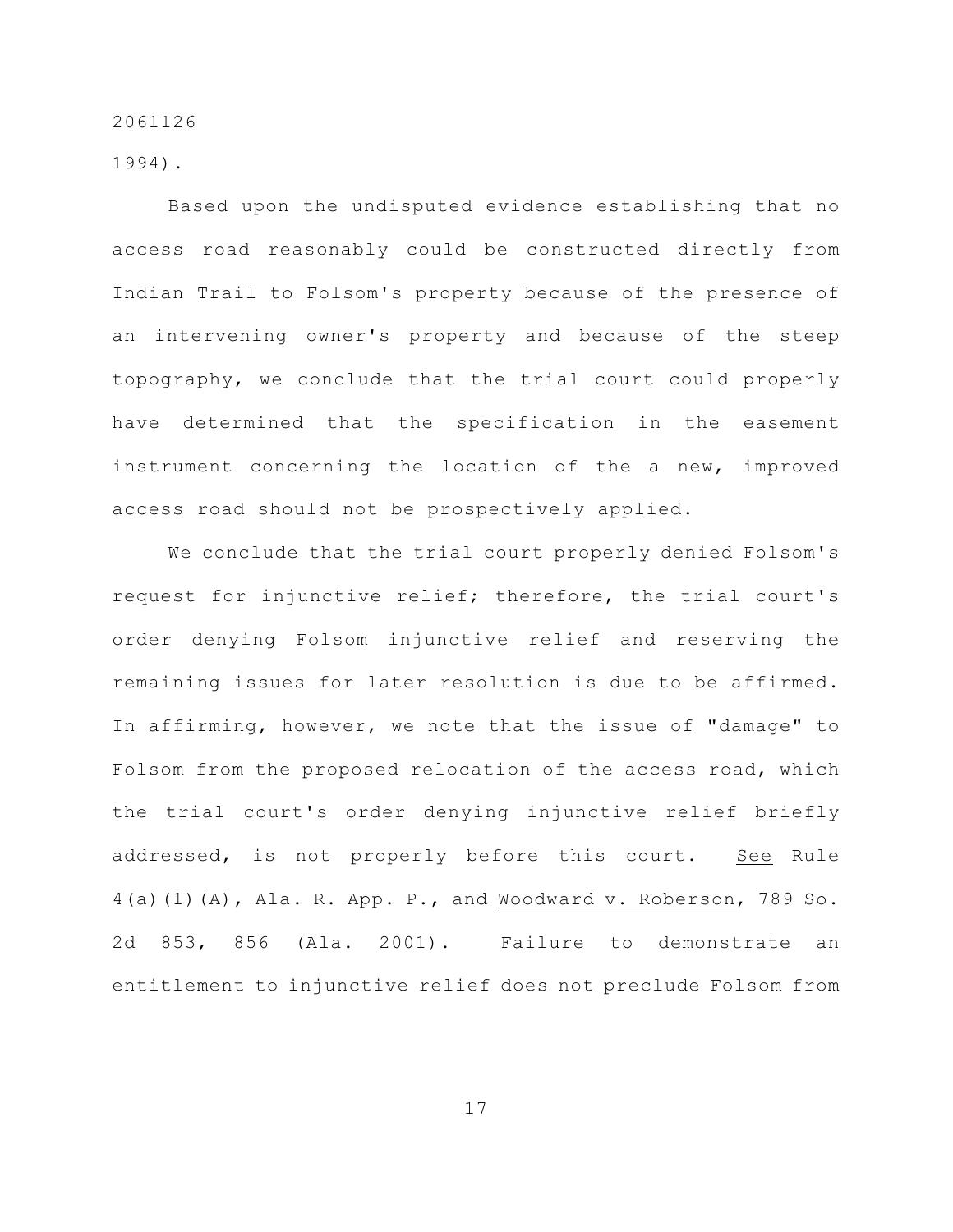the opportunity to seek and obtain an award of money damages<sup>3</sup> based upon any injury to Folsom's rights resulting from Stagg Run's relocation of the access road to Folsom's property; because the trial court specifically reserved "the other issues" raised by the parties, any damages claim necessarily remains pending because there has been no final hearing in the case. See Woodward v. Roberson, 789 So. 2d at 856, and Palmer v. SunBank & Trust Co., 689 So. 2d 152, 153 (Ala. Civ. App. 1996); see also Rule 54(b), Ala. R. Civ. P.

OPINION OF MAY 9, 2008 WITHDRAWN; OPINION SUBSTITUTED; APPLICATION FOR REHEARING OVERRULED; AFFIRMED.

Thompson, P.J., and Thomas, J., concur.

Moore, J., dissents, with writing, which Bryan, J., joins.

 $3$ The record reflects that Stagg Run expected Folsom's property would experience occasional power outages and that only a dirt track would provide access to Lots W, X, Y, and Z during the construction process.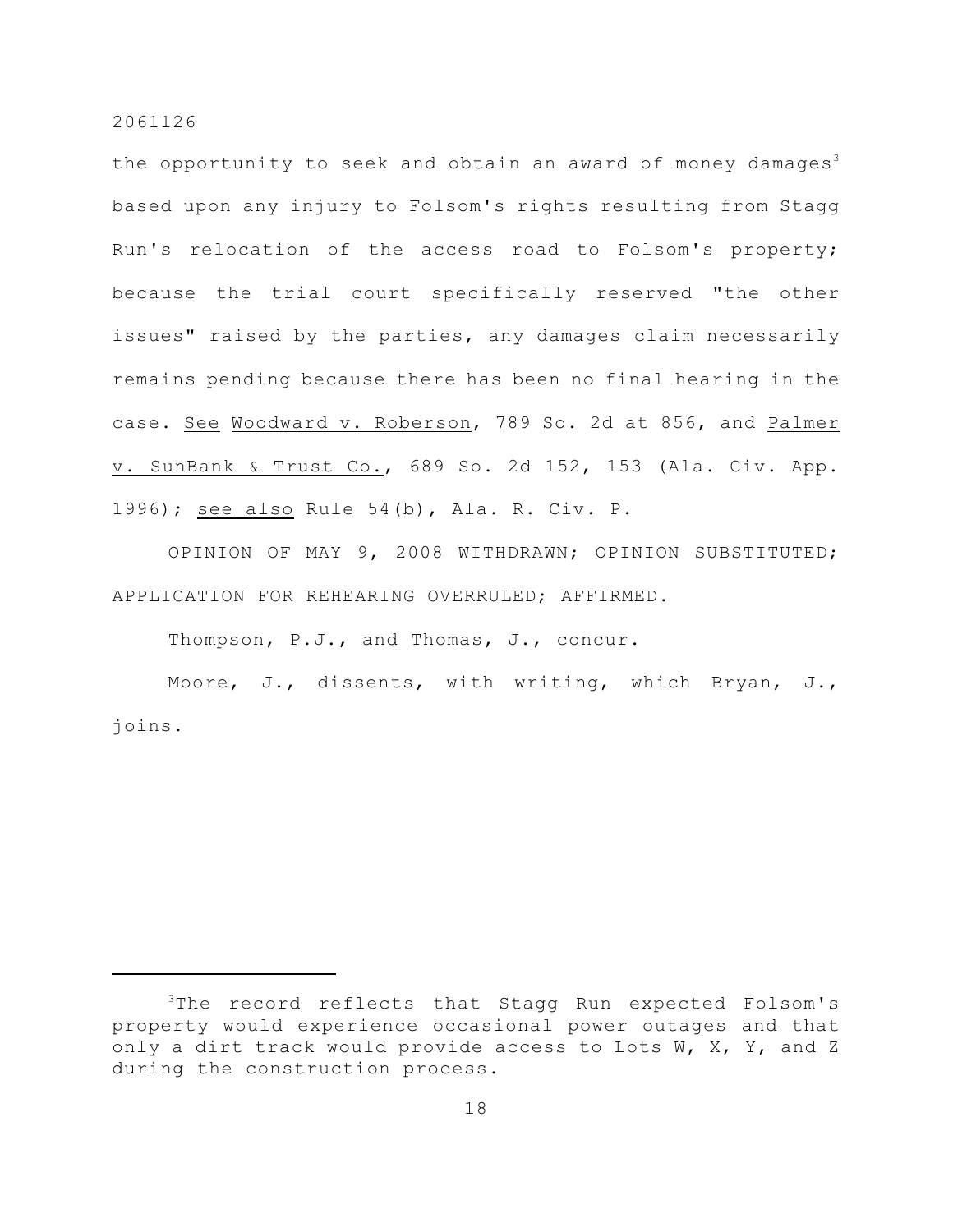MOORE, Judge, dissenting.

I originally concurred in this court's opinion issued in this case on May 9, 2008. In his application for rehearing, Clint Folsom asserts, among other things, that this court failed to address his argument that Stagg Run Development, L.L.C., was not entitled to relocate the easement at issue because the conditions set forth in the recorded instrument authorizing a relocation had not been met. Folsom is correct; this court's original opinion did not address that issue. In the opinion issued today, the court has addressed the issue by holding that it does not warrant a reversal of the trial court's judgment. I respectfully dissent from that determination and the decision to overrule Folsom's application for rehearing.

At trial, Folsom sought a preliminary and permanent injunction against Stagg Run's relocation of an easement that included Folsom's driveway to his property and the utilities servicing his property. As correctly stated by the main opinion:

"'To be entitled to a permanent injunction, a plaintiff must demonstrate success on the merits, a substantial threat of irreparable injury if the injunction is not granted, that the threatened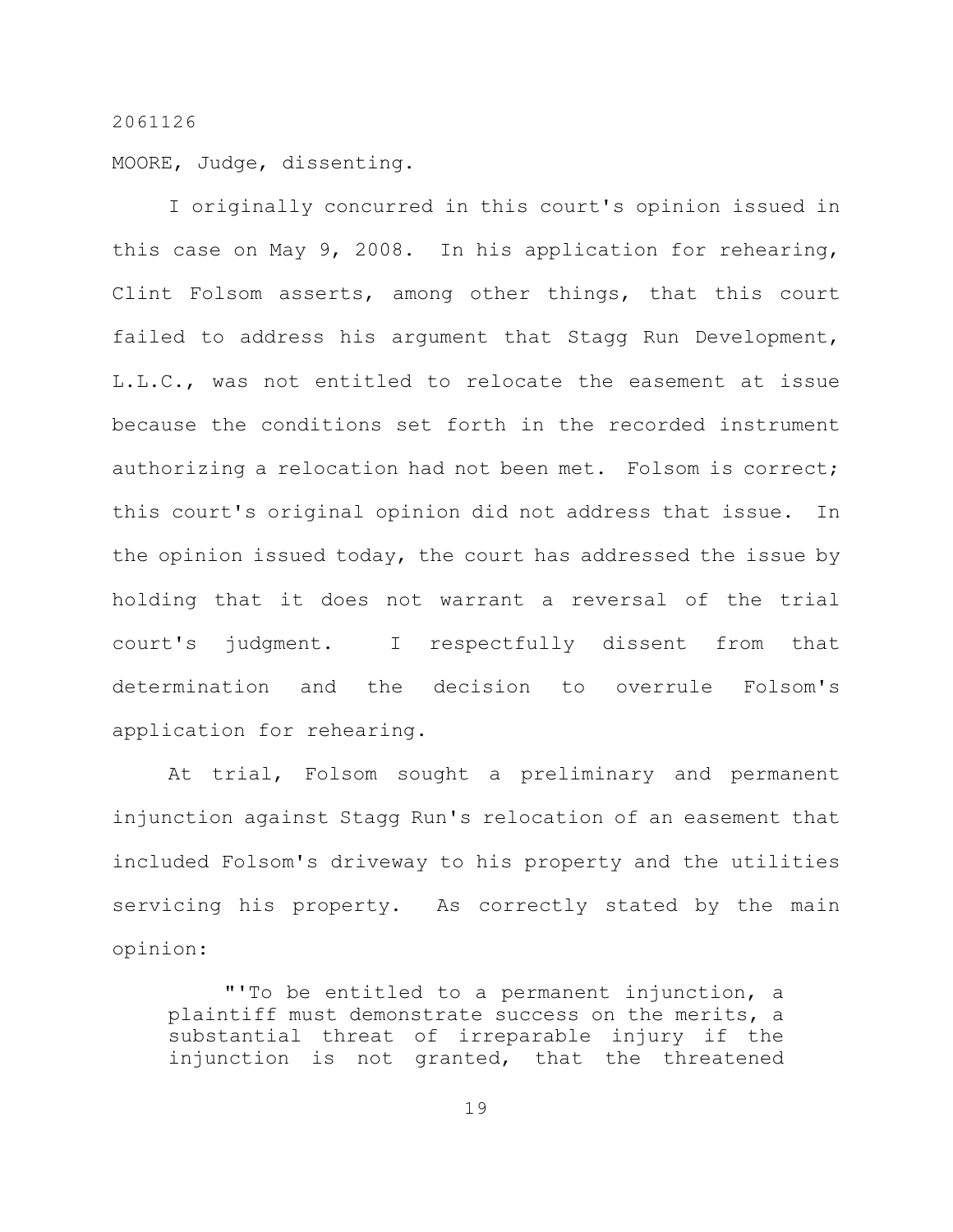injury to the plaintiff outweighs the harm the injunction may cause the defendant, and that granting the injunction will not disserve the public interest. Clark Constr. Co. v. Pena, 930 F. Supp. 1470 (M.D. Ala. 1996). The elements required for a preliminary injunction and the elements required for a permanent injunction are substantially similar, except that the movant must prevail on the merits in order to obtain a permanent injunction, while the movant need only show a likelihood of success on the merits in order to obtain a preliminary injunction. Pryor v. Reno, 998 F. Supp. 1317 (M.D. Ala. 1998) [overruled on other grounds by Pryor v. Reno, 171 F.3d 1281 (11th Cir. 1999)]. The purpose of a preliminary injunction is to preserve the status quo until a full trial on the merits can finally determine the contest. [University of Texas v.] Camenisch, 451 U.S. [390,] 395, 101 S. Ct. 1830[, 1834 (1981)].'"

So. 2d at (quoting TFT, Inc. v. Warning Sys., Inc., 751 So. 2d 1238, 1242 (Ala. 1999), and citing Weeks v. Wolf Creek Indus., Inc., 941 So. 2d 263, 271 (Ala. 2006)). Because the trial court's hearing was for the purpose of ruling only on the request for a preliminary injunction, Folsom was not required to establish with substantial evidence each of the elements of his claim in order to succeed at this stage of the litigation. I believe that Folsom established a reasonable likelihood of success on the merits of his claim and that the preliminary inunction should issue.

At trial, in his appellant's brief on original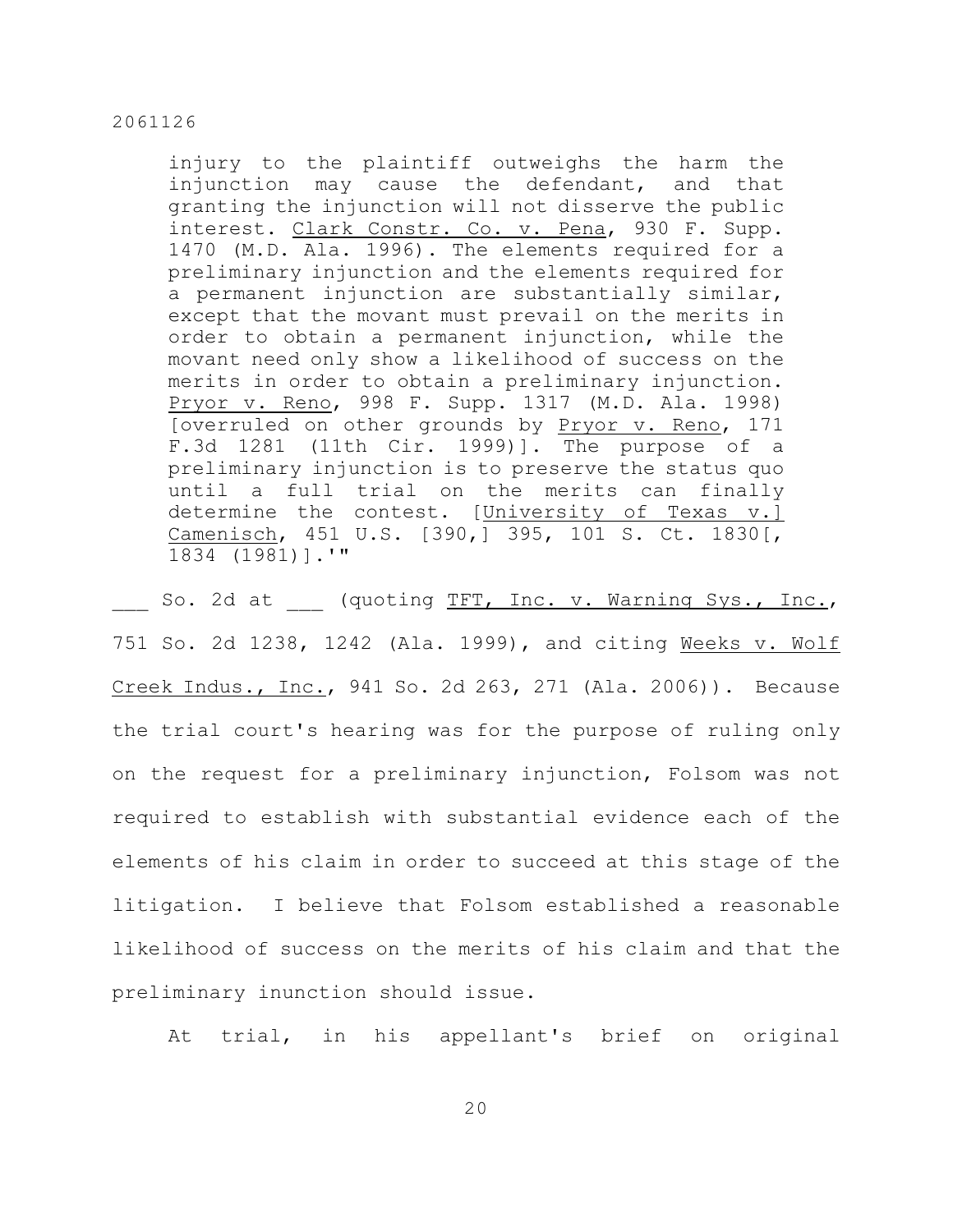submission, and again in his application for rehearing, Folsom pointed out that the recorded instrument provided:

"At a later date, if a new and shorter road is built with the entrance coming off Indian Trail all property owners would be expected to use this road, but the cost of this road would be for the owner or owners of Lots W, Y, and Z.

"At all times there will be a road which will be open so the owners of Lots W, X, Y, and Z can reach their property."

As expressly stated in that instrument, Folsom's driveway could be relocated only if a "new and shorter road is built with the entrance coming off Indian Trail." Folsom argued that Stagg Run had not complied with the express language in the recorded instrument because, at the hearing before the trial court, it was undisputed that the proposed new driveway would not originate off Indian Trail but would instead originate off Deer Mountain Circle.

Alabama law is well settled that a trial court must look to the instrument creating an easement to determine the scope of an express easement. Kerrigan v. Sherrer, 535 So. 2d 74, 75 (Ala. 1988). In construing an instrument creating an easement to determine the intention of the parties, the plain meaning of the terms of that instrument must be given effect. See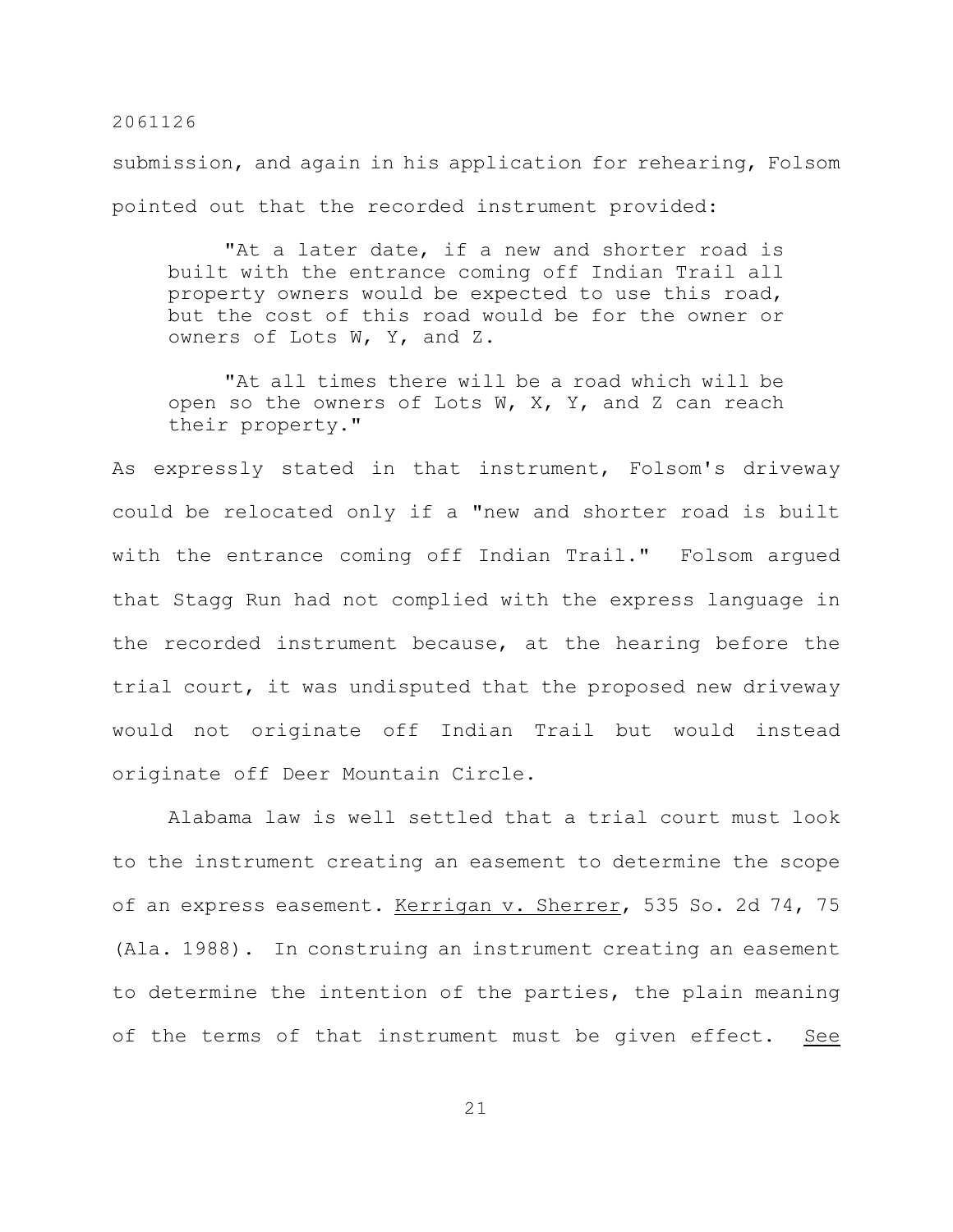Camp v. Milan, 291 Ala. 12, 16, 277 So. 2d 95, 98 (1973). I agree with Folsom that the plain meaning of the terms of the recorded instrument requires that the entrance of any new easement come off Indian Trail; I also agree with Folsom that Stagg Run's proposed site for the relocated easement does not comply with that requirement. I, therefore, conclude that Folsom established a reasonable likelihood of success on the merits of his action to enjoin Stagg Run's proposed relocation of the easement. Thus, my analysis of the first element weighs in favor of a preliminary injunction.

I also conclude that Folsom established a substantial threat of irreparable injury if the preliminary injunction is not granted. According to the testimony of Melissa Cosby, a real-estate appraiser, Stagg Run planned to destroy Folsom's driveway before providing him an alternative and equivalent access to his property. Although Cosby indicated that Stagg Run would grade the old driveway each night so that Folsom would have some means of access to his property during the construction period, use of a dirt driveway for an extended period of time is hardly the same as the use of a concrete one.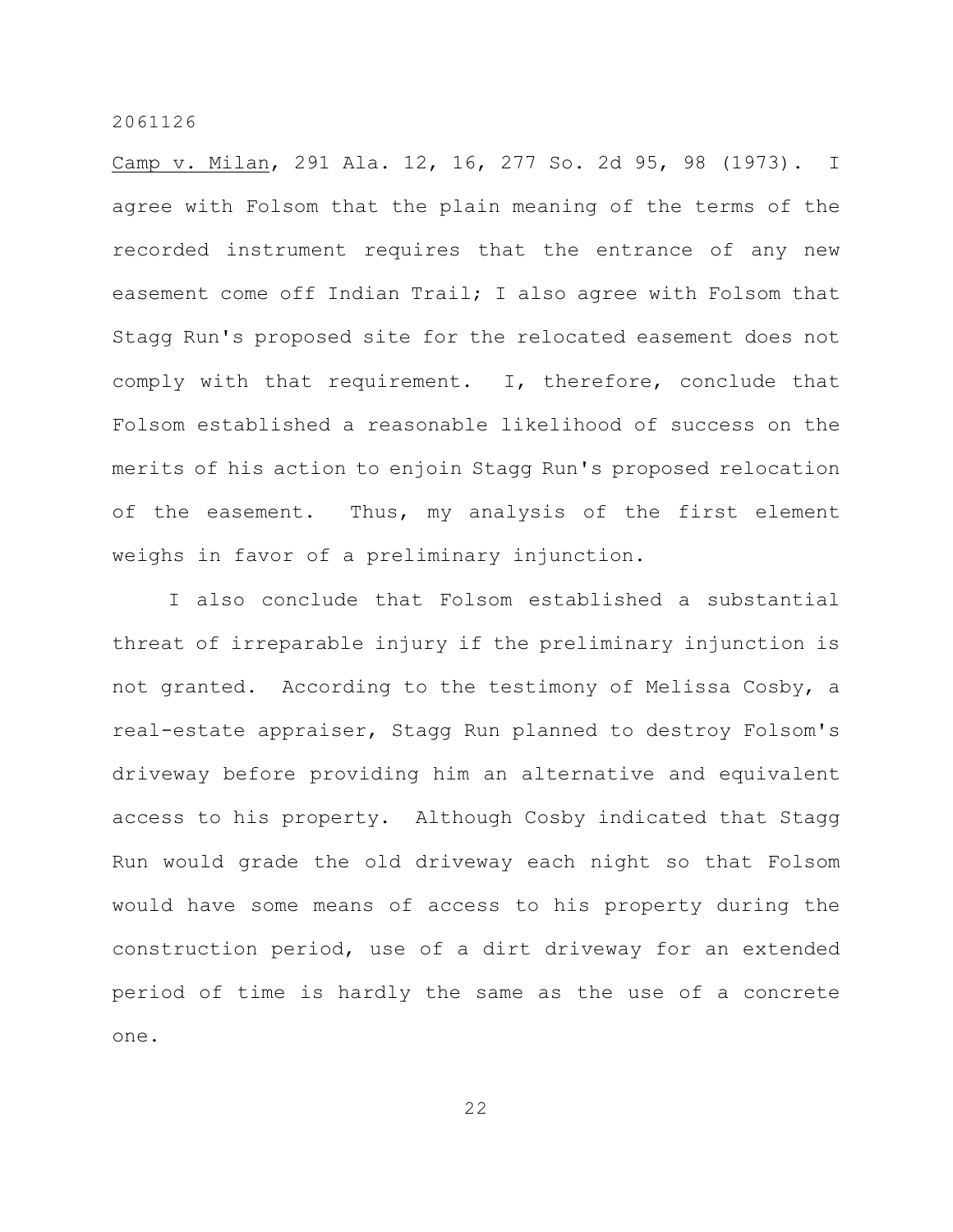Moreover, the location of the proposed new easement was not the only issue raised by Folsom. The testimony indicated that the parties had not reached an agreement as to the exact specifications of Stagg Run's proposed driveway and whether Stagg Run would agree to incur the added expense of replacing Folsom's three-phase power line to his property. Without a preliminary injunction, Stagg Run will relocate the driveway to the location it desires and to the specifications it sees fit and will install the utility lines it deems appropriate. Once the landscape and topography of the property is physically changed to accommodate Stagg Run's construction, it is unlikely that Folsom will be able to reverse those changes.

Further, as argued by Folsom in his original appellant's brief and in his application for rehearing, if the requested preliminary injunction is not granted, Folsom's right to access his property as authorized in the easement may be permanently blocked. In West Town Plaza Associates, Ltd. v. Wal-Mart Stores, Inc., 619 So. 2d 1290 (Ala. 1993), the supreme court recognized that such a permanent obstruction was "clearly an injury or harm for which money damages are inadequate." 619 So. 2d at 1296. The court stated: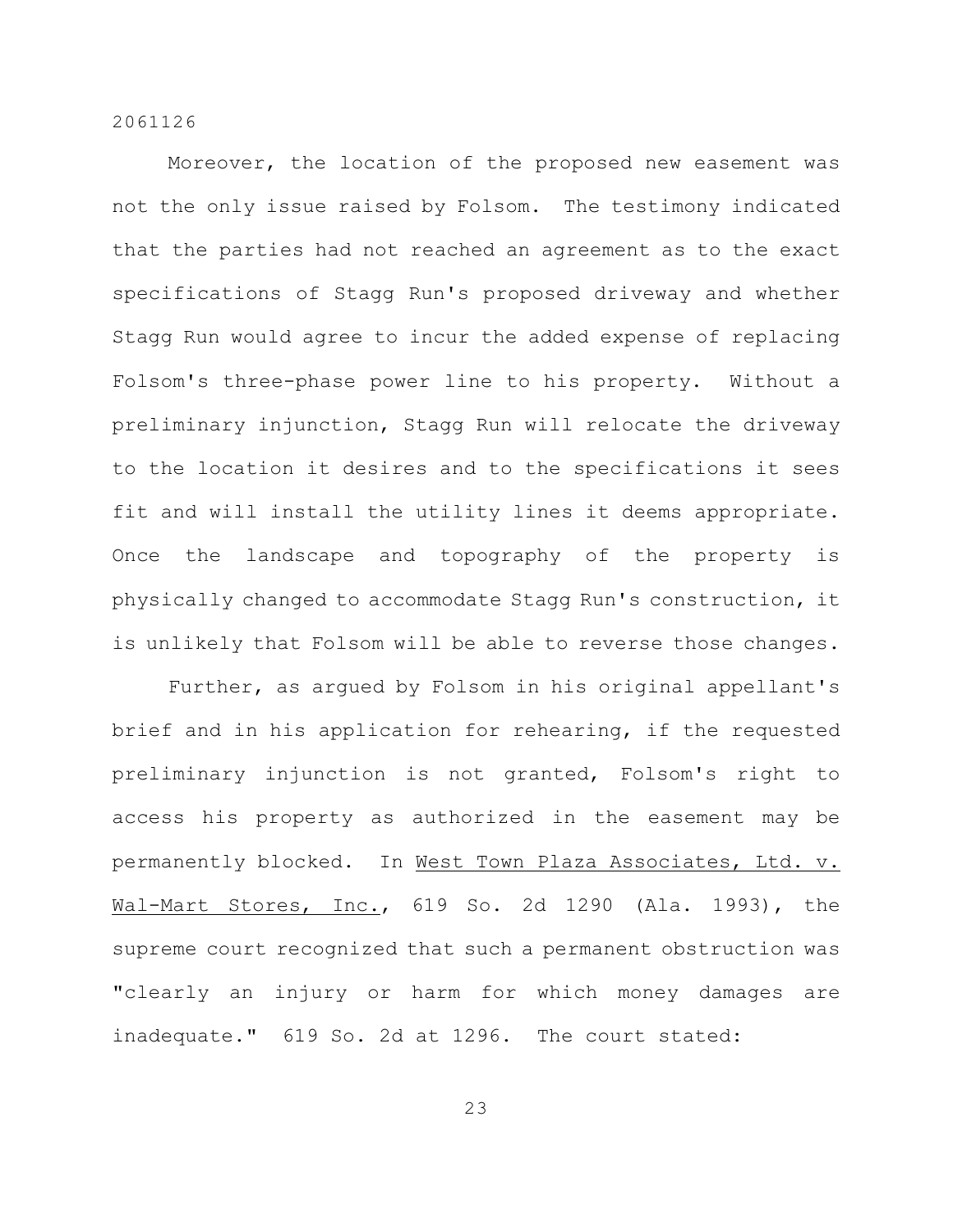"The Overlease and the Sublease granted Wal-Mart an easement in land, a property right, not merely a right to a number of parking spaces. The Blockbuster building was estimated to occupy an area equal to approximately 30 to 34 parking spaces. West Town Plaza's construction of the Blockbuster building permanently deprived Wal-Mart of part of its easement granted under the lease agreements. Such an obstruction of Wal-Mart's easement is clearly an injury or harm for which money damages are inadequate and for which the trial court has jurisdiction, in its sound discretion, to enjoin and order removed."

# Id.

In this case, the recorded instrument granted Folsom the right to access his property via an easement coming off Indian Trail. Unless Stagg Run is enjoined from relocating the driveway and utilities to its proposed location, Folsom's right to access his property via Indian Trail will be permanently obstructed, an injury for which money damages will be inadequate.

That an easement gives rise to a protected property right was also recognized in Magna, Inc. v. Catranis, 512 So. 2d 912 (Ala. 1987). In that case, the Alabama Supreme Court stated:

"An easement is property, 2 Thompson on Real Property 3, § 315 (1980); 2 American Law of Property 236, §§ 8, 10 (1952); and it comes within the constitutional provision that no person shall be deprived of his property without due process. Thompson v. Andrews, 39 S.D. 477, 165 N.W. 9 (1917).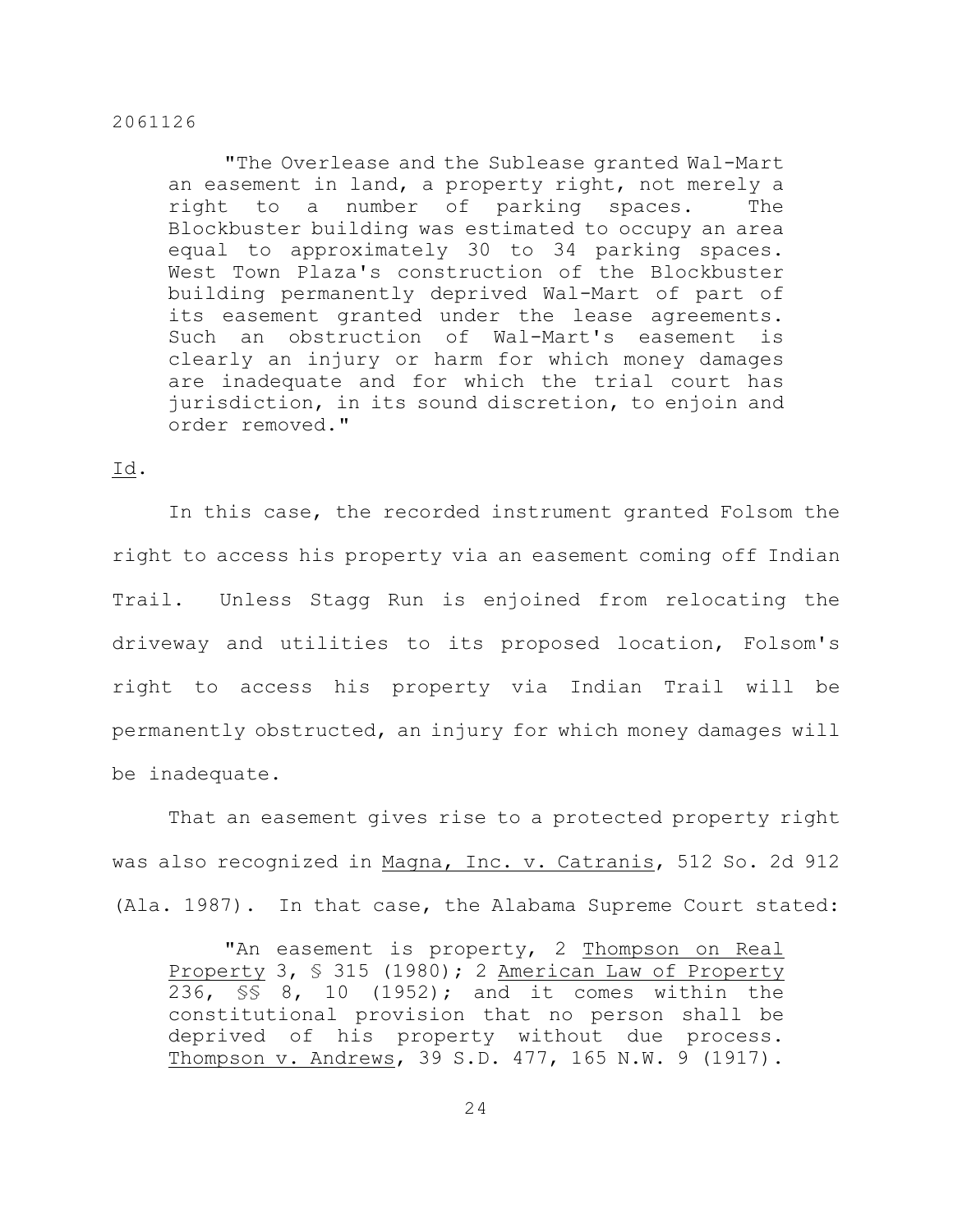"The owner of a servient estate must abstain from acts interfering with or inconsistent with the proper enjoyment of the easement by the owner of the dominant estate. Snider v. Alabama Power Co., 346 So. 2d 946 (Ala. 1977); Alabama Power Co. v. Martin, 341 So. 2d 695 (Ala. 1977). The fact that an obstruction to an easement is of a minor degree furnishes no standard for justification if the obstruction clearly interferes with the enjoyment of the easement. Brown v. Alabama Power Co., 275 Ala. 467, 471, 156 So. 2d 153, 157 (1963).

"Magna and its licensees, invitees, tenants, successors, and assigns, have the non-exclusive right to use each square foot of the property on which it has an easement for ingress and egress and parking of vehicles. This is a property right. Our respect for property rights will not permit us to diminish or reduce Magna's rights simply because neither Magna nor its tenant needs all the property to which it has property rights. Certainly, our federal and state constitutions protect such rights and would prohibit judicial deprivation or diminution of such rights based solely upon a judicial determination of an owner's lack of need for such property. The implications of a contrary result would be frightening."

512 So. 2d at 913-14.<sup>4</sup> As in Magna, Folsom has a property right in the easement granted to him –- in the form that it was granted to him. Simply because Stagg Run proposed to eventually offer Folsom access to his property via a different route and simply because Stagg Run believed the new access

 $4$ During the hearing on Folsom's motion for a preliminary injunction, the trial court indicated its disagreement with the language and result of Magna, Inc. v. Catranis, supra.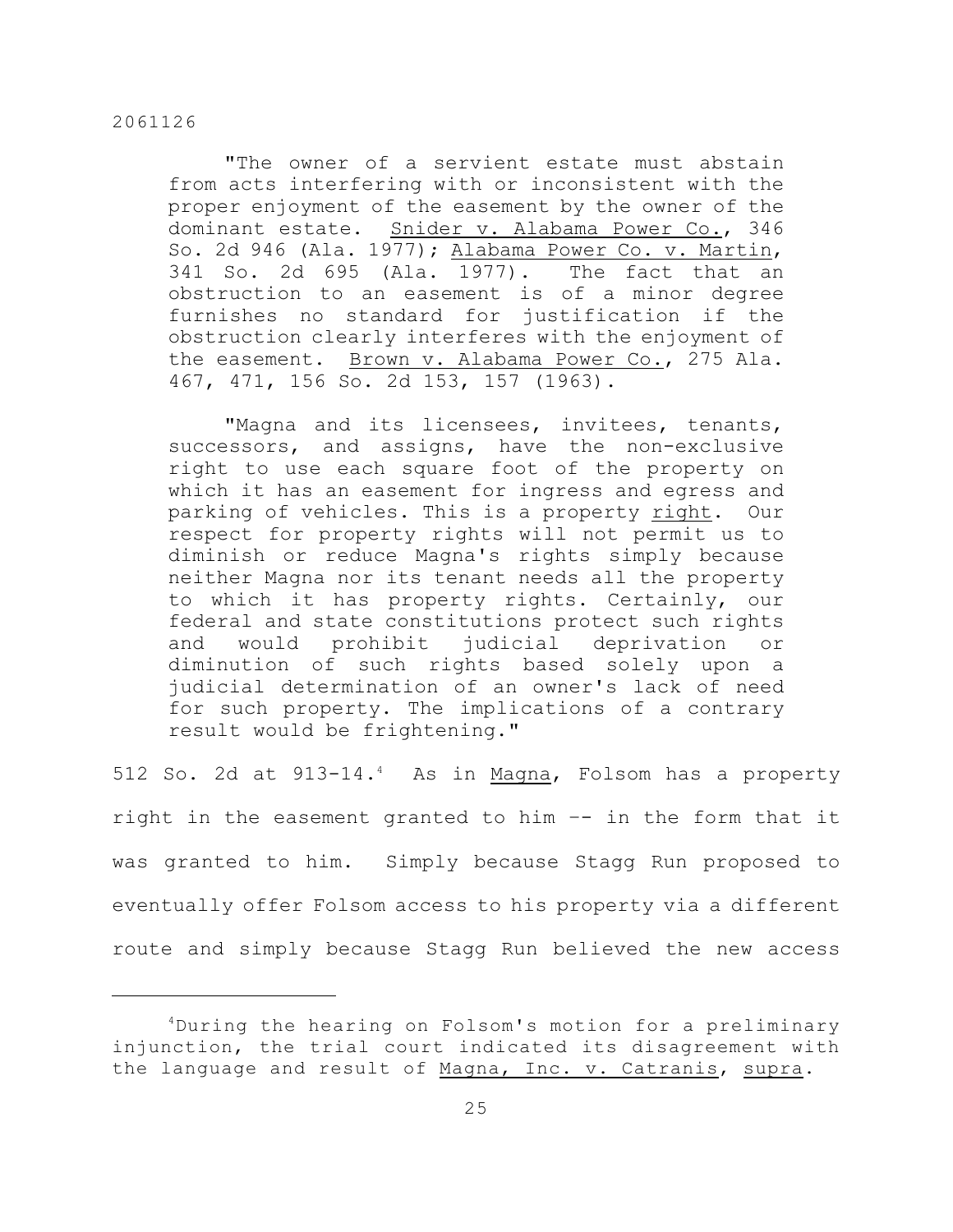route would be superior to the old one does nothing to alter Folsom's right to enforce the property rights as they were granted to him. Until a new and shorter road is built coming off Indian Trail, or until sufficient legal justification is shown for noncompliance with that requirement, Folsom should not be involuntarily deprived of his property right. Therefore, my analysis of the second element weighs in favor of Folsom's requested injunction.

Further, the threatened injury to Folsom outweighs any harm threatened to Stagg Run by the requested injunction. The only injury Stagg Run alleged it would suffer if the requested injunction was issued was a financial loss. However, the evidence established that Stagg Run, with full knowledge that Folsom had not formally agreed to relocate the existing easement, entered into binding financial obligations in connection with the development. Such a voluntarily incurred "injury" cannot be held to outweigh Folsom's preexisting, constitutionally protected property rights. See, e.g., West Town Plaza, 619 So. 2d at 1298 (recognizing that the landlord hurried to construct a new building that it knew interfered with the tenant's easement and property rights and, therefore,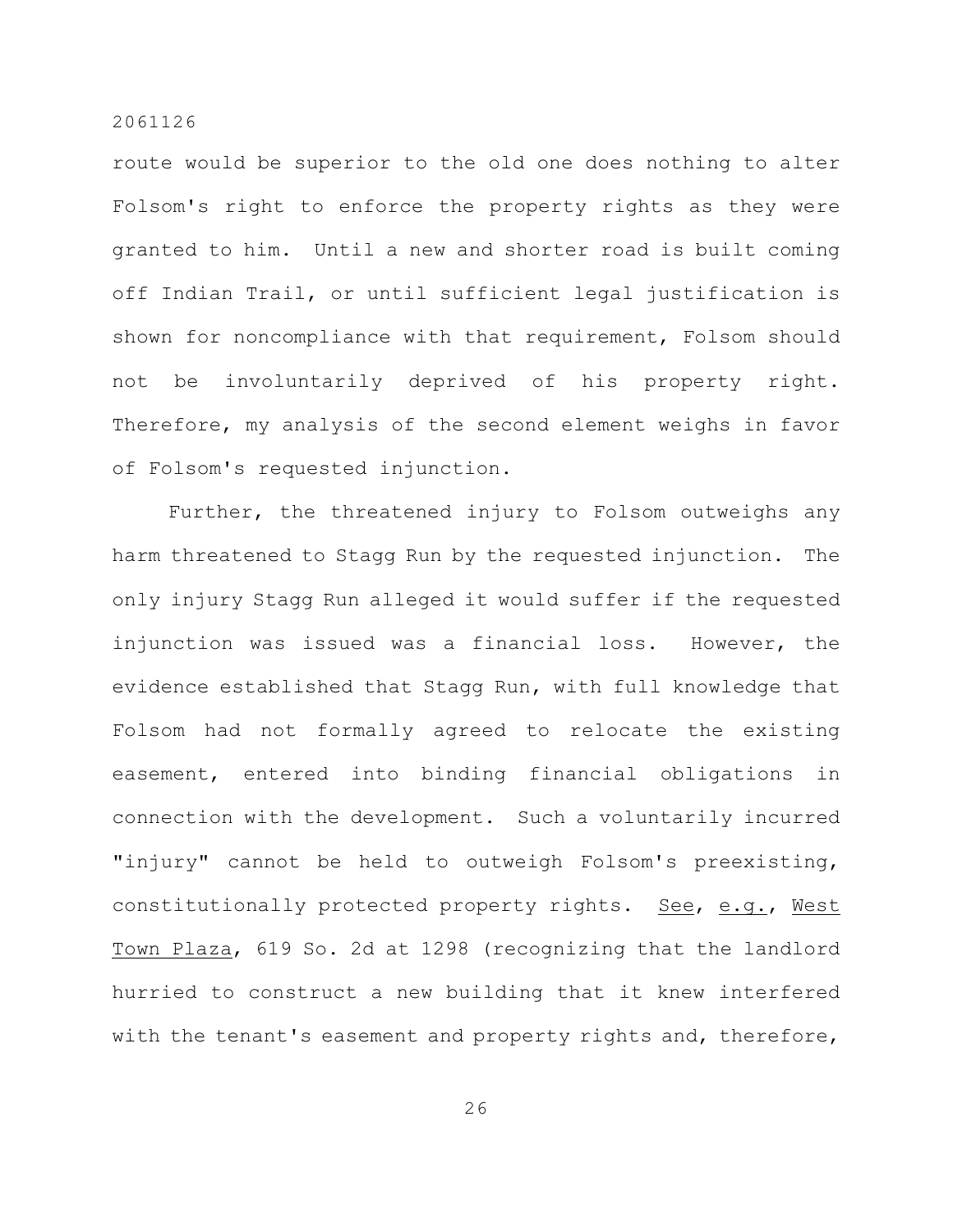that the landlord's resulting financial loss should not be taken into consideration when weighing the equities of the parties to determine if trial court exceeded its discretion in ordering the landlord to remove the new building). Thus, I conclude that the injury threatened to Folsom far outweighs that threatened to Stagg Run; as a result, my analysis of the third element weighs in favor of the requested injunction.

Finally, I find no recognizable public interest in an undeveloped residential subdivision. Thus, my analysis of the fourth element weighs in favor of issuing the requested injunction.

"A trial court has wide discretion in determining whether to grant a preliminary injunction, and its decree will not be disturbed on appeal unless an abuse of that discretion is shown. Nevertheless, a trial court may be found to have abused its discretion where the decree violates some established rule of law or principle of equity or shows a clear and palpable error which results in manifest injustice."

Chunchula Energy Corp. v. Ciba-Geigy Corp., 503 So. 2d 1211, 1216 (Ala. 1987). Because Folsom established all the elements necessary for issuance of a preliminary injunction and because Stagg Run did not establish any legally recognized justification for its nonperformance of the condition stated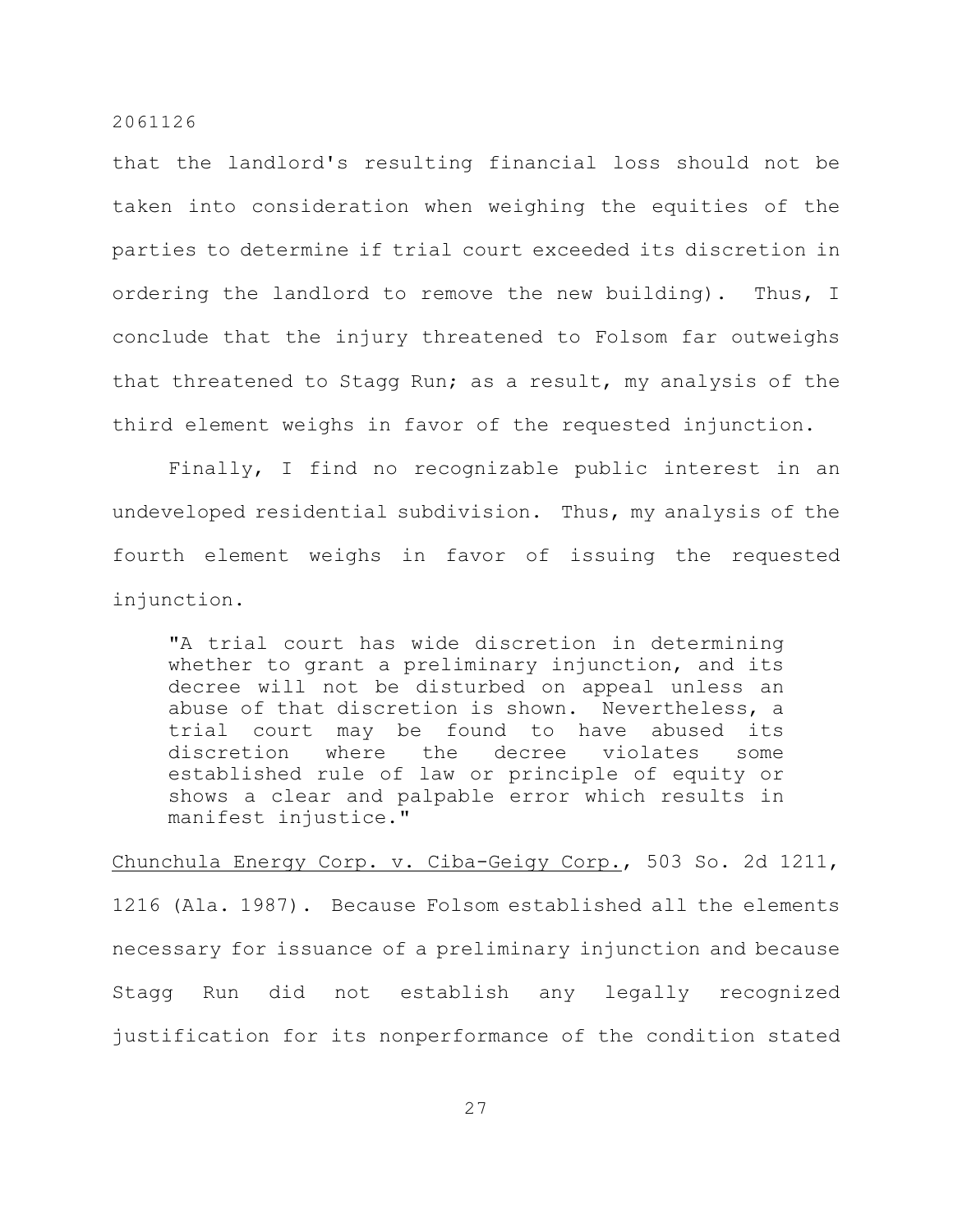in the recorded instrument, I conclude that the trial court exceeded its discretion in denying the requested injunction.

The main opinion concludes that the trial court considered the stated condition in the recorded instrument but found the condition "no longer applicable" because of the steep topography of Indian Trail and because the land lying between Indian Trail and Deer Mountain Circle was owned by a third party. In so concluding, the main opinion relies on the following language from the trial court's judgment:

"Although executed in 1984, the document clearly contemplates the future re-location of the driveway. This particular provision contained several conditions, some of which are no longer applicable. However, it is the court's opinion and finding that the overall intent of the parties to that document included the re-location of the driveway and the parties herein are successors in interest to the parties in that document."

Whether the main opinion interprets that "no longer applicable" language as excusing Stagg Run's compliance with the condition stated in the recorded instrument or as permitting its noncompliance on the basis of impossibility of performance is unclear. However, I find neither to be justified.

The evidence before the trial court established that Deer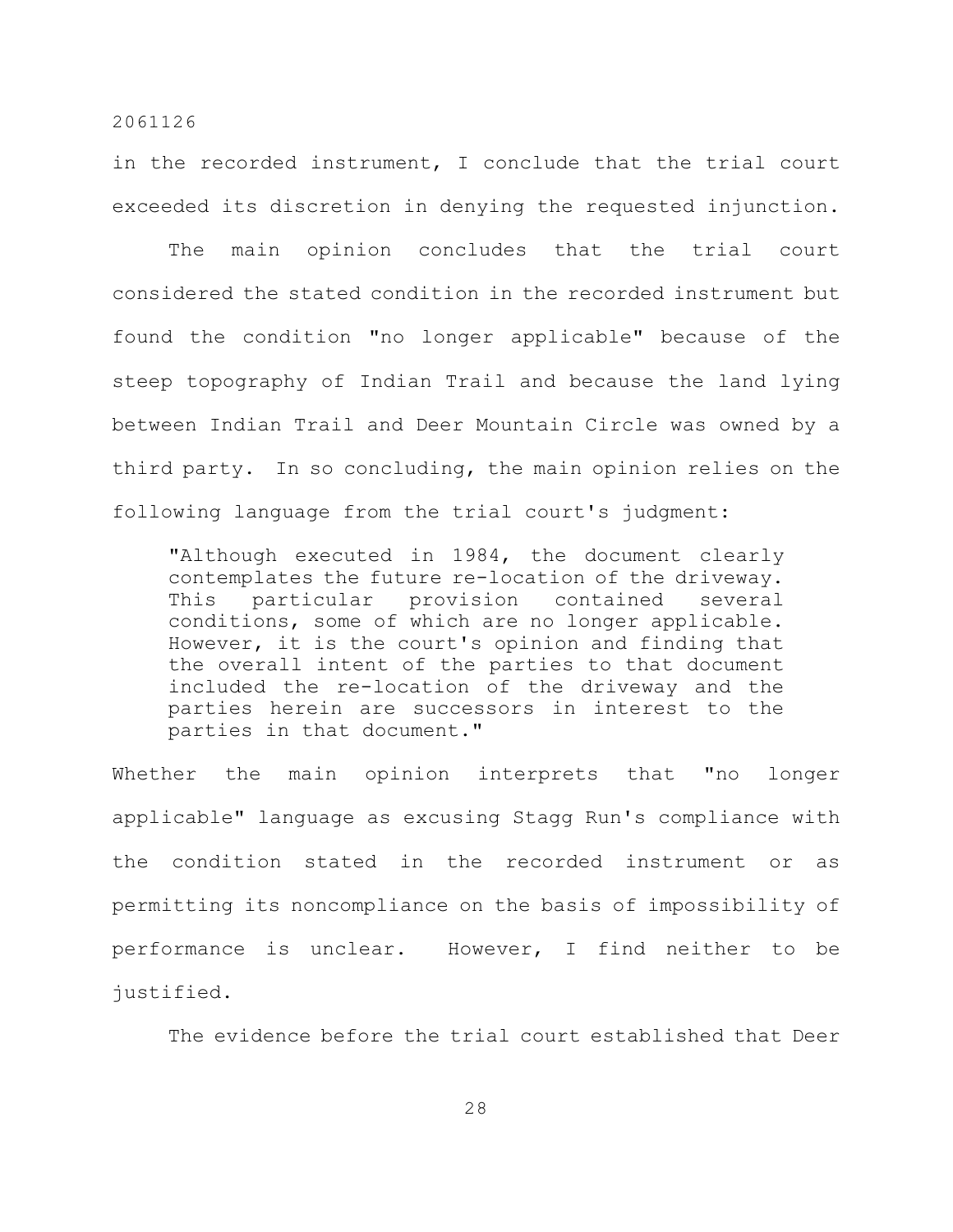Mountain Circle was located one-half mile from Indian Trail and that both Indian Trail and Deer Mountain Circle existed at the time the 1984 easement was created. The grantor of the easement, Robert Burr, Sr., owned property adjacent to Folsom's property, and, therefore, it is reasonable to infer that he was well aware of the topography of the land in that vicinity in 1984.

Further, the only testimony before the trial court addressing the topography of the land surrounding Indian Trail was given by Melissa Cosby and Homer Dobbs, Sr., the developer and a member of Stagg Run. When asked about the steepness of the topography of the Indian Trail area, Cosby testified that she did not know if it would be difficult to build a road off of Indian Trail and that she had never examined Indian Trail in that context. She specifically declined to characterize the topography of Indian Trail as "difficult."

Dobbs testified that he could not "take a road or develop a road from Indian Trail up to ... [Stagg Run's] property" because he would have to cross someone else's property. He also added that the "topography down there on the north side of this is so severe that I doubt it would be practical to try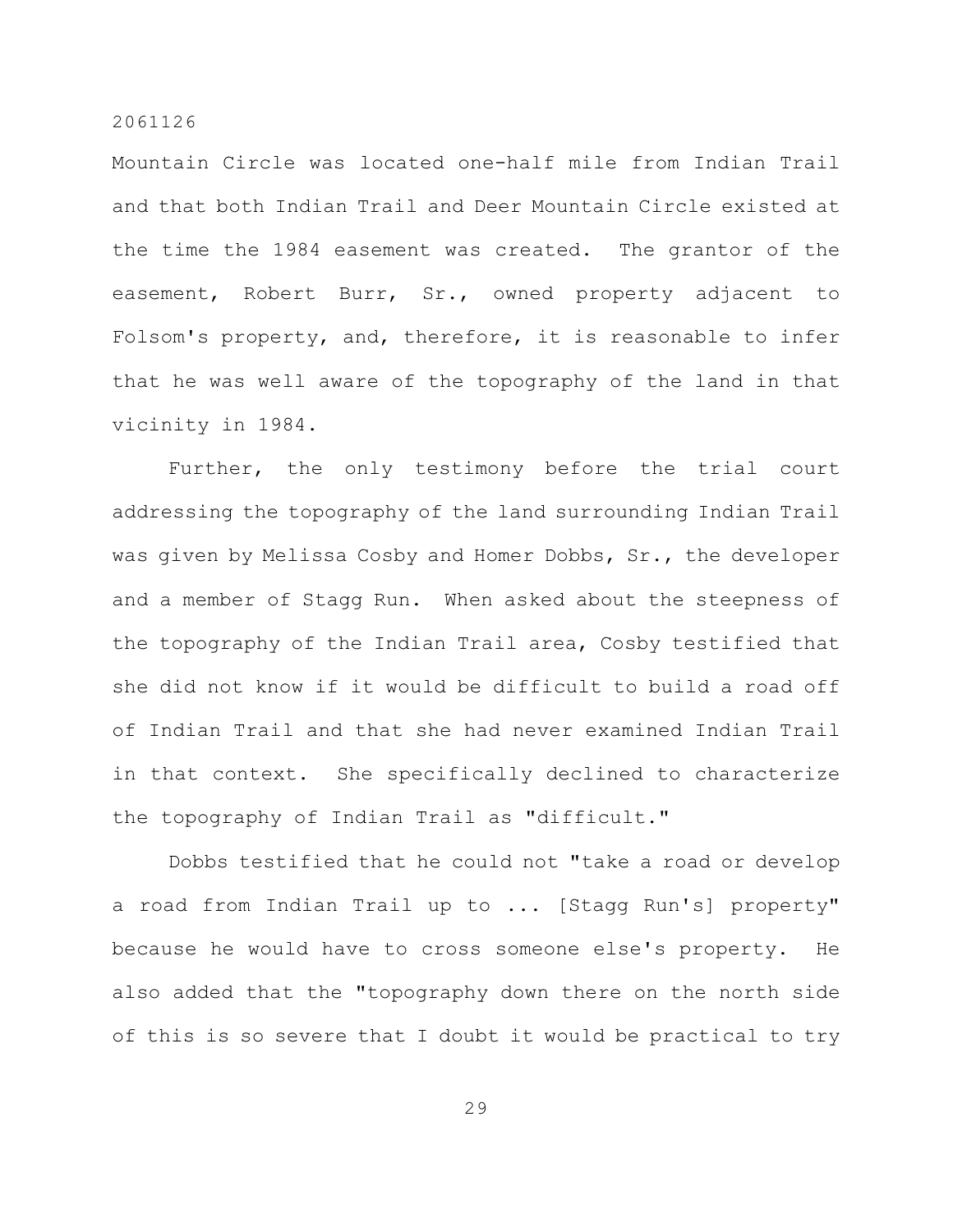to put a road through there." However, he admitted he was not an expert and that he had not consulted with anyone to determine whether a road could be built from Indian Trail. Further, the evidence before the trial court did not establish that the topography in the area had changed at all since the drafting of the 1984 easement.

Further, Stagg Run purchased the land surrounding Folsom's property with actual or constructive knowledge of the obligation created by the recorded instrument. Additionally, due to the lack of evidence as to the date the third party purchased its property, it appears that Stagg Run purchased its property with actual or constructive notice that a third party privately owned the land over which Folsom's driveway would have to be relocated in order to comply with the condition stated in the recorded instrument. However, Stagg Run did not in any way attempt to comply with the condition in the recorded instrument.

Although an exhaustive review of cases addressing excused performance and impossibility of performance would be impracticable, this case does not fit within either of those legal theories. See, e.g., 17A Am. Jur. 2d Contracts § 644-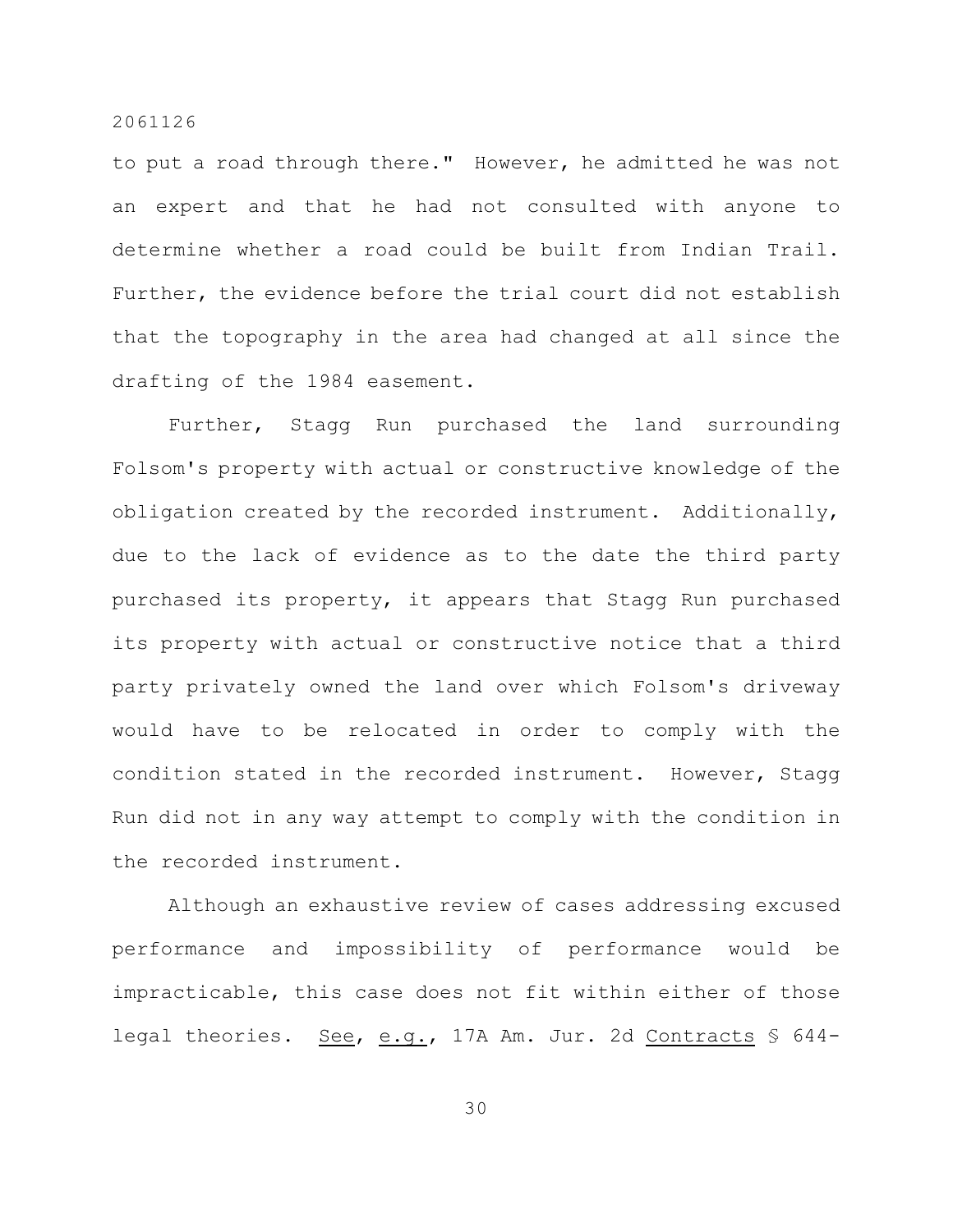698 (2004) (discussing excuses for nonperformance of a contract). Applying those sections of Am. Jur. 2d to the evidence in this case, it is appears there has been no change in the conditions existing at the time the contract (the recorded instrument) was made, see § 644; there was no evidence presented to constitute excuse or fraud discovered after a breach of the contract (the recorded instrument), see § 645; there has been no frustration of the principal purpose for which the contract at issue (the recorded instrument) was made, see § 651; and, as recognized in § 647, difficulty, hardship, or financial loss is an insufficient basis to release a party from a binding contract –- "The inconvenience or the cost of compliance, even if resulting in hardship, cannot excuse a party from the performance of an absolute and unqualified undertaking to do something that is possible and lawful, since the courts cannot alter contract obligations because they work a hardship." For these reasons, I find no justification for excusing Stagg Run from compliance with the stated condition in the recorded instrument.

I also conclude that the language of the trial court's order should not and cannot be construed as a finding of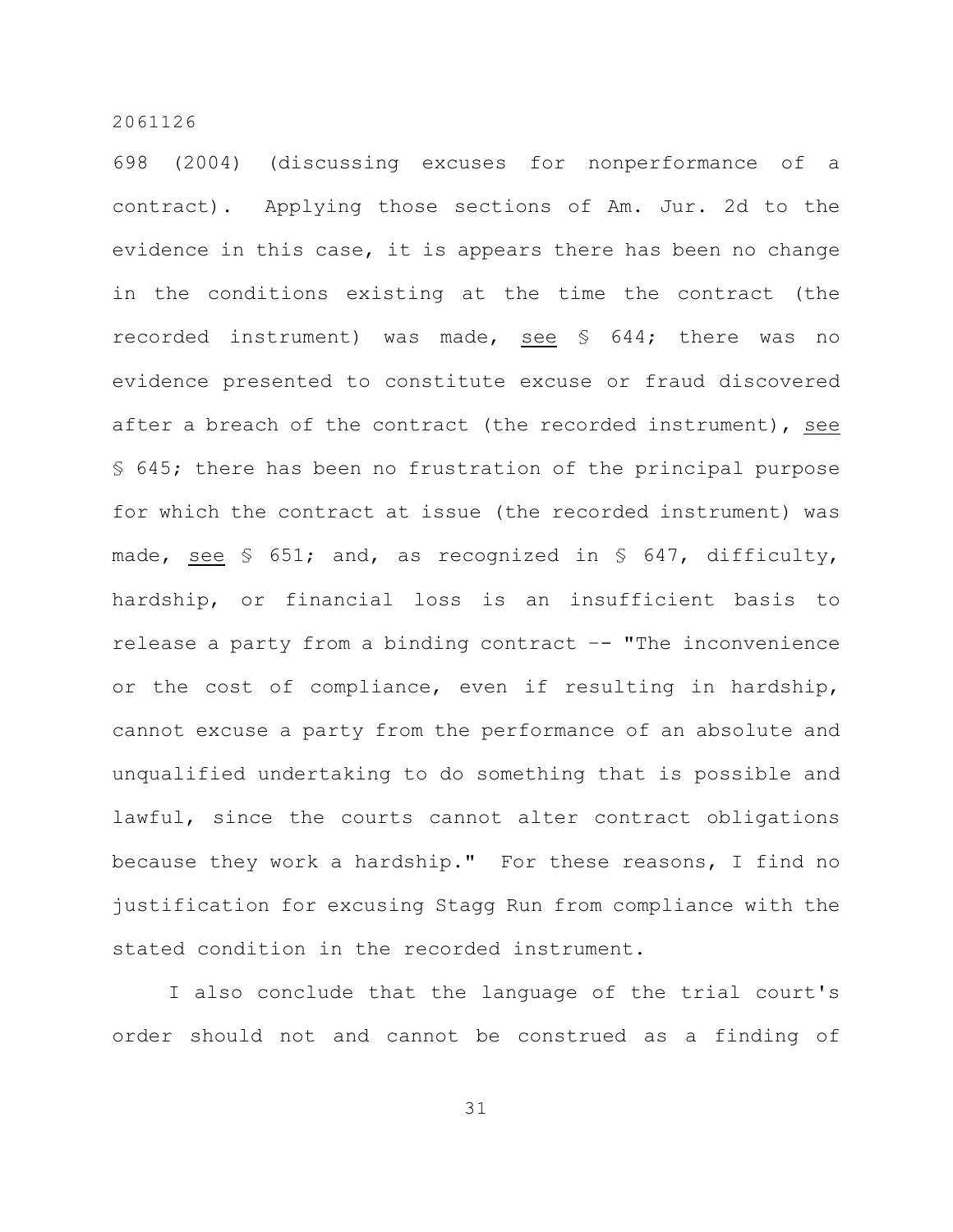impossibility of performance by Stagg Run. First, Stagg Run failed to present sufficient evidence to support such a finding; the only evidence relevant to building a road off of Indian Trail was from Dobbs, who testified that it would not be practical –- not impossible –- to relocate the easement off of Indian Trail.

Second, even if this court is inclined to conclude that financial impracticability is equivalent to impossibility, the evidence in this case was insufficient to reach that conclusion on a motion for a preliminary injunction. Stagg Run presented no expert testimony, no financial data, and nothing other than the self-serving testimony of Dobbs, who admitted that he never even investigated the possibility of placing the driveway off of Indian Trail. Stagg Run did not establish that it could not comply with the legally binding condition in the recorded instrument.

Finally, the main opinion concludes that the trial court was authorized, in its discretion, to "balance the equities" between the parties in deciding whether to grant the injunction. I recognize the discretion granted to trial courts to balance the equities among the parties, all other